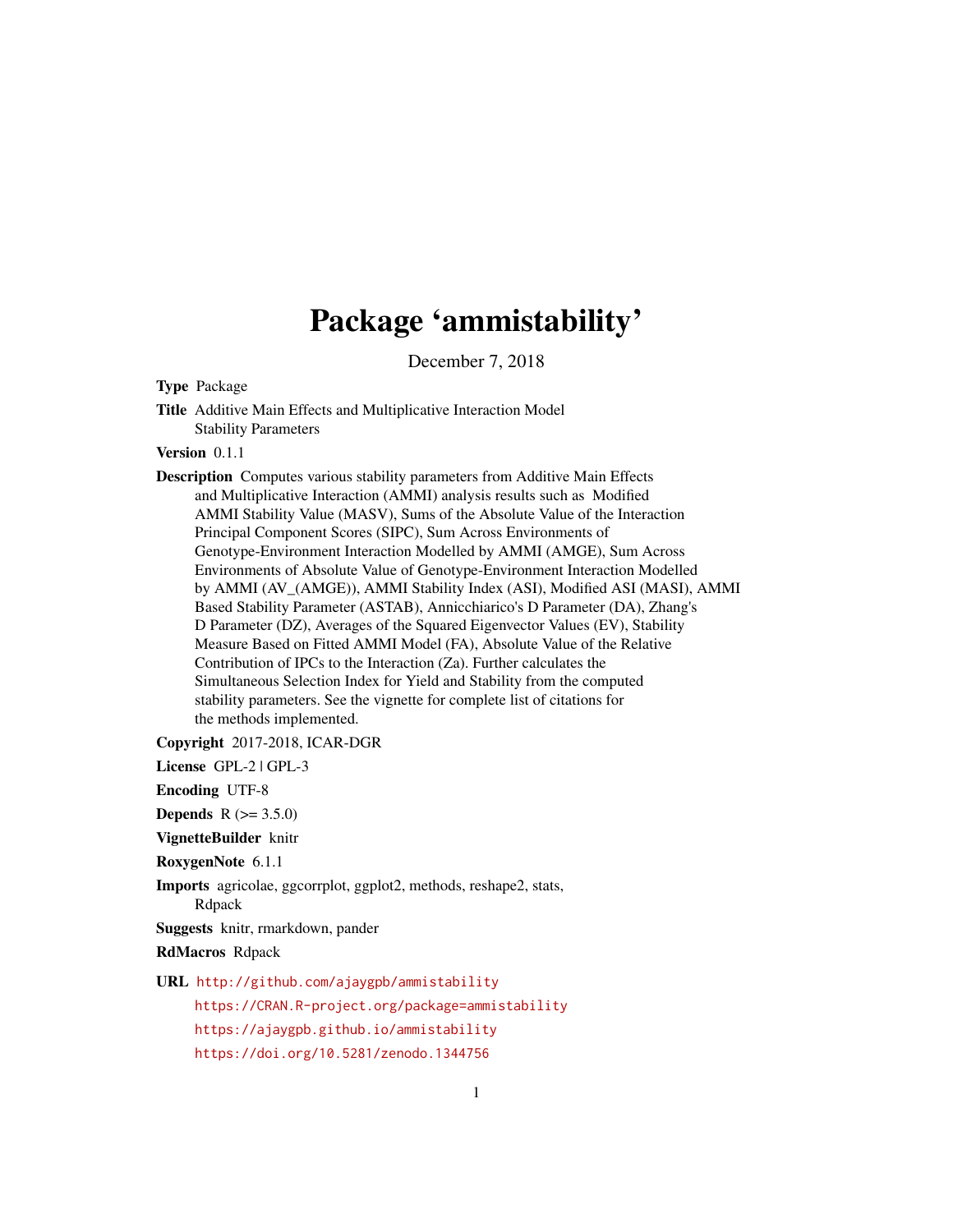BugReports <http://github.com/ajaygpb/ammistability/issues>

# NeedsCompilation no

Author B. C. Ajay [aut, cre] (<https://orcid.org/0000-0001-7222-8483>),

J. Aravind [aut] (<https://orcid.org/0000-0002-4791-442X>), R. Abdul Fiyaz [aut],

ICAR [cph] (https://www.icar.org.in)

Maintainer B. C. Ajay <ajaygpb@yahoo.co.in>

Repository CRAN

Date/Publication 2018-12-07 06:30:06 UTC

# R topics documented:

#### **Index** [36](#page-35-0)

<span id="page-1-1"></span>

AMGE.AMMI *Sum Across Environments of GEI Modelled by AMMI*

#### Description

AMGE.AMMI computes the Sum Across Environments of Genotype-Environment Interaction (GEI) Modelled by AMMI (AMGE) (Sneller et al., 1997) considering all significant interaction principal components (IPCs) in the AMMI model. Using AMGE, the Simultaneous Selection Index for Yield and Stability (SSI) is also calculated according to the argument ssi.method.

# Usage

```
AMGE.AMMI(model, n, alpha = 0.05, ssi.method = c("farshadfar", "rao"),
 a = 1
```
<span id="page-1-0"></span>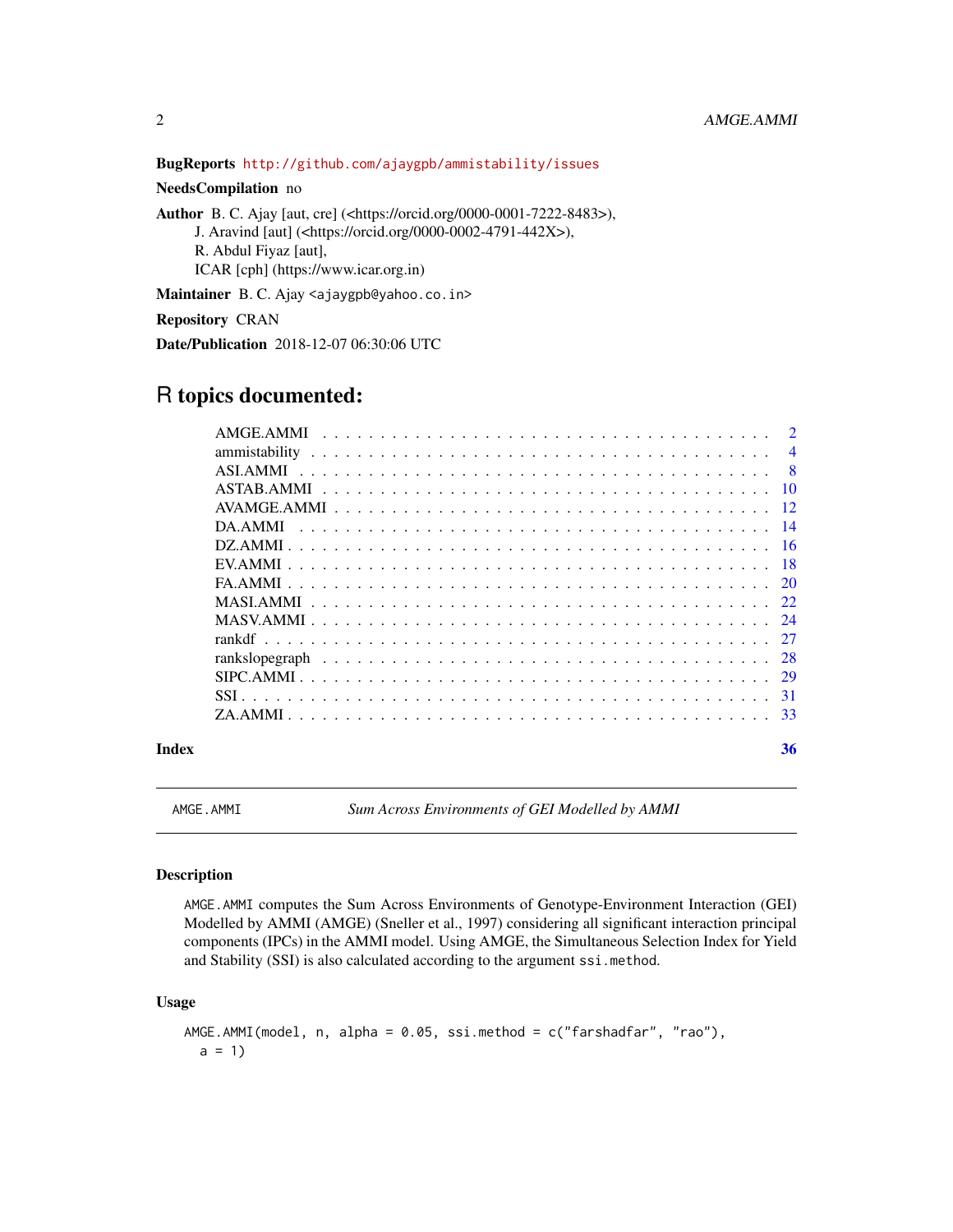# <span id="page-2-0"></span>AMGE.AMMI 3

#### Arguments

| model      | The AMMI model (An object of class AMMI generated by AMMI).                                                                  |
|------------|------------------------------------------------------------------------------------------------------------------------------|
| n          | The number of principal components to be considered for computation. The<br>default value is the number of significant IPCs. |
| alpha      | Type I error probability (Significance level) to be considered to identify the num-<br>ber of significant IPCs.              |
| ssi.method | The method for the computation of simultaneous selection index. Either "farshadfar"<br>or "rao" (See SSI).                   |
| a          | The ratio of the weights given to the stability components for computation of<br>SSI when method = $"$ rao" (See SSI).       |

# Details

The Sum Across Environments of GEI Modelled by AMMI (AMGE) is computed as follows:

$$
AMGE = \sum_{j=1}^{E} \sum_{n=1}^{N'} \lambda_n \gamma_{in} \delta_{jn}
$$

Where,  $N'$  is the number of significant IPCs (number of IPC that were retained in the AMMI model via F tests);  $\lambda_n$  is the singular value for *n*th IPC and correspondingly  $\lambda_n^2$  is its eigen value;  $\gamma_{in}$  is the eigenvector value for *i*th genotype; and  $\delta jn$  is the eigenvector value for the *j*th environment.

#### Value

A data frame with the following columns:

| AMGE  | The AMGE values.                                                             |
|-------|------------------------------------------------------------------------------|
| SSI   | The computed values of simultaneous selection index for yield and stability. |
| rAMGE | The ranks of AMGE values.                                                    |
| rY    | The ranks of the mean yield of genotypes.                                    |
| means | The mean yield of the genotypes.                                             |

The names of the genotypes are indicated as the row names of the data frame.

### References

Sneller CH, Kilgore-Norquest L, Dombek D (1997). "Repeatability of yield stability statistics in soybean." *Crop Science*, 37(2), 383–390. doi: [10.2135/cropsci1997.0011183X003700020013x.](https://doi.org/10.2135/cropsci1997.0011183X003700020013x)

# See Also

[AMMI](#page-0-0), [SSI](#page-30-1)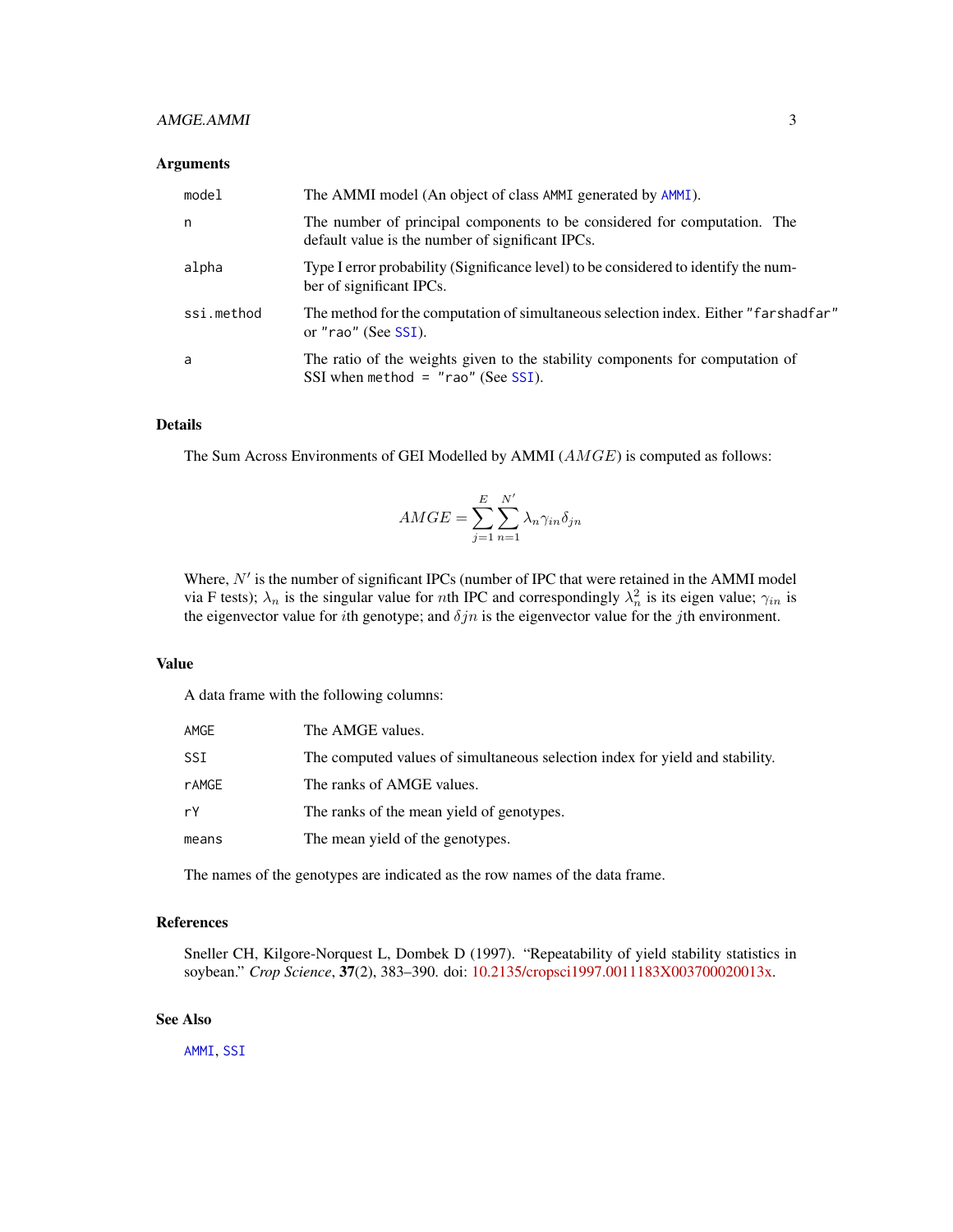## <span id="page-3-0"></span>4 ammistability

#### Examples

```
library(agricolae)
data(plrv)
# AMMI model
model <- with(plrv, AMMI(Locality, Genotype, Rep, Yield, console = FALSE))
# ANOVA
model$ANOVA
# IPC F test
model$analysis
# Mean yield and IPC scores
model$biplot
# G*E matrix (deviations from mean)
array(model$genXenv, dim(model$genXenv), dimnames(model$genXenv))
# With default n (N') and default ssi.method (farshadfar)
AMGE.AMMI(model)
# With n = 4 and default ssi.method (farshadfar)
AMGE.AMMI(model, n = 4)
# With default n (N') and ssi.method = "rao"
AMGE.AMMI(model, ssi.method = "rao")
# Changing the ratio of weights for Rao's SSI
AMGE.AMMI(model, ssi.method = "rao", a = 0.43)
```
ammistability *Estimate multiple AMMI model Stability Parameters*

#### Description

ammistability computes multiple stability parameters from an AMMI model. Further, the corresponding Simultaneous Selection Indices for Yield and Stability (SSI) are also calculated according to the argument ssi.method. From the results, correlation between the computed indices will also be computed. The resulting correlation matrices will be plotted as correlograms. For visual comparisons of ranks of genotypes for different indices, slopegraphs and heatmaps will also be generated by this function.

#### Usage

```
ammistability(model, n, alpha = 0.05, ssi.method = c("farshadfar",
  "rao"), a = 1, AMGE = TRUE, ASI = TRUE, ASV = TRUE,
 ASTAB = TRUE, AVAMGE = TRUE, DA = TRUE, DZ = TRUE, EV = TRUE,
```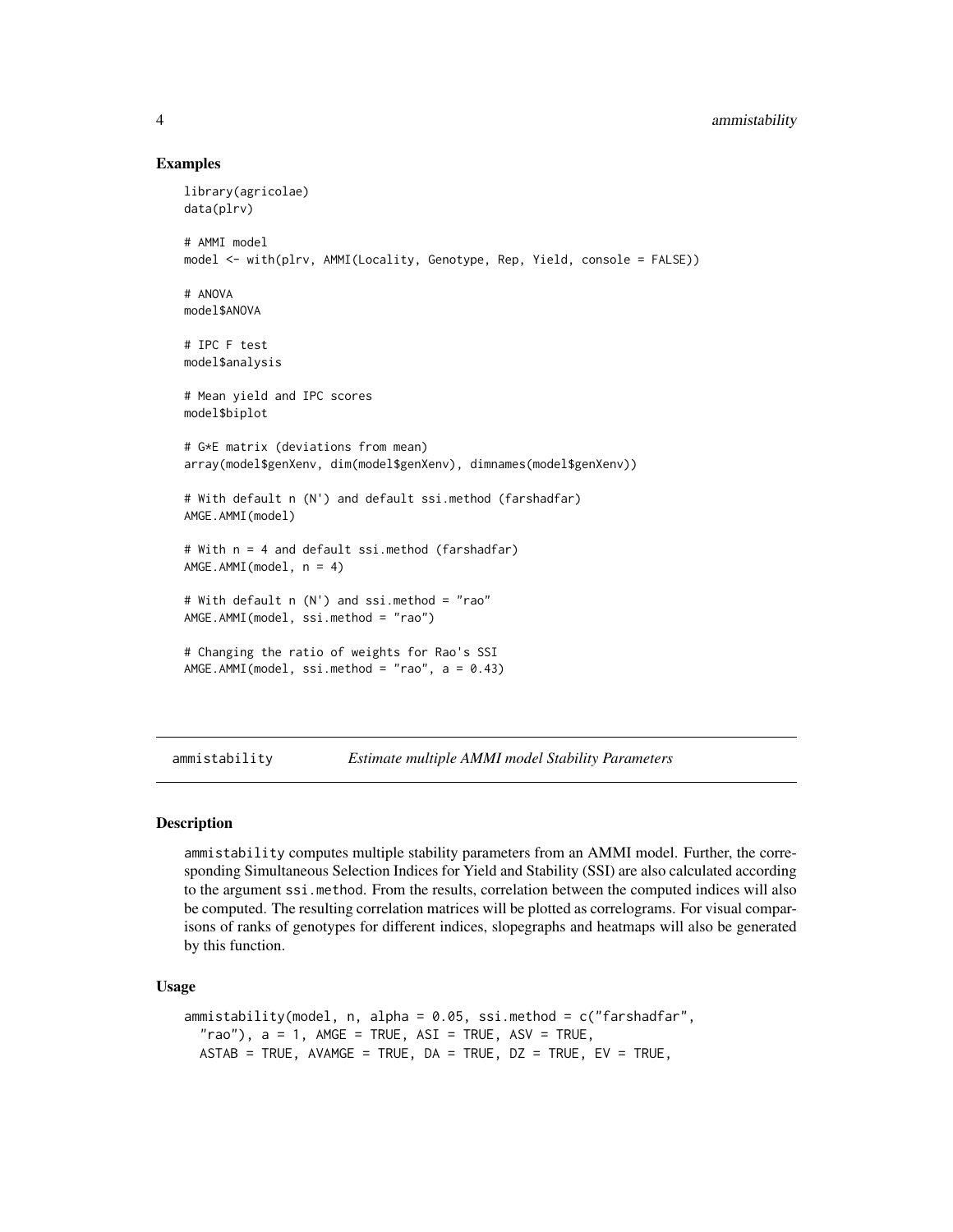# <span id="page-4-0"></span>ammistability 5

```
FA = TRUE, MAX = TRUE, MAX = TRUE, SIPC = TRUE, ZA = TRUE,force.grouping = TRUE, line.size = 1, line.alpha = 0.5,
line.col = NULL, point.size = 1, point.alpha = 0.5,
point.col = NULL, text.size = 2)
```
# Arguments

| model          | The AMMI model (An object of class AMMI generated by AMMI).                                                                                                                                     |
|----------------|-------------------------------------------------------------------------------------------------------------------------------------------------------------------------------------------------|
| n              | The number of principal components to be considered for computation. The<br>default value is the number of significant IPCs.                                                                    |
| alpha          | Type I error probability (Significance level) to be considered to identify the num-<br>ber of significant IPCs.                                                                                 |
| ssi.method     | The method for the computation of simultaneous selection index. Either "farshadfar"<br>or "rao" (See SSI).                                                                                      |
| a              | The ratio of the weights given to the stability components for computation of<br>SSI when method = $"$ rao" (See SSI).                                                                          |
| AMGE           | If TRUE, computes AMGE (see Details). Default is TRUE.                                                                                                                                          |
| ASI            | If TRUE, computes ASI (see Details). $n = 2$ will be used in this case. Default is<br>TRUE.                                                                                                     |
| ASV            | If TRUE, computes ASV (see <b>Details</b> ). $n = 2$ will be used in this case. Default<br>is TRUE.                                                                                             |
| ASTAB          | If TRUE, computes ASTAB (see <b>Details</b> ). Default is TRUE.                                                                                                                                 |
| AVAMGE         | If TRUE, computes AVAMGE (see Details). Default is TRUE.                                                                                                                                        |
| DA             | If TRUE, computes DA (see Details). Default is TRUE.                                                                                                                                            |
| DZ             | If TRUE, computes DZ (see <b>Details</b> ). Default is TRUE.                                                                                                                                    |
| EV             | If TRUE, computes EV (see <b>Details</b> ). Default is TRUE.                                                                                                                                    |
| FA             | If TRUE, computes FA (see <b>Details</b> ). Default is TRUE.                                                                                                                                    |
| MASI           | If TRUE, computes MASI (see Details). Default is TRUE.                                                                                                                                          |
| <b>MASV</b>    | If TRUE, computes MASV (see Details). Default is TRUE.                                                                                                                                          |
| <b>SIPC</b>    | If TRUE, computes SIPC (see Details). Default is TRUE.                                                                                                                                          |
| ΖA             | If TRUE, computes ZA (see Details). Default is TRUE.                                                                                                                                            |
| force.grouping | If TRUE, genotypes will be considered as a grouping variable for plotting the<br>slopegraphs. (Each genotype will be represented by a different colour in the<br>slopegraphs). Default is TRUE. |
| line.size      | Size of lines plotted in the slopegraphs. Must be numeric.                                                                                                                                      |
| line.alpha     | Transparency of lines plotted in the slopegraphs. Must be numeric.                                                                                                                              |
| line.col       | Default is TRUE. Overrides colouring by force.grouping argument.                                                                                                                                |
| point.size     | Size of points plotted in the slopegraphs. Must be numeric.                                                                                                                                     |
| point.alpha    | Transparency of points plotted in the slopegraphs. Must be numeric.                                                                                                                             |
| point.col      | Default is TRUE. Overrides colouring by force.grouping argument.                                                                                                                                |
| text.size      | Size of text annotations plotted in the slopegraphs. Must be numeric.                                                                                                                           |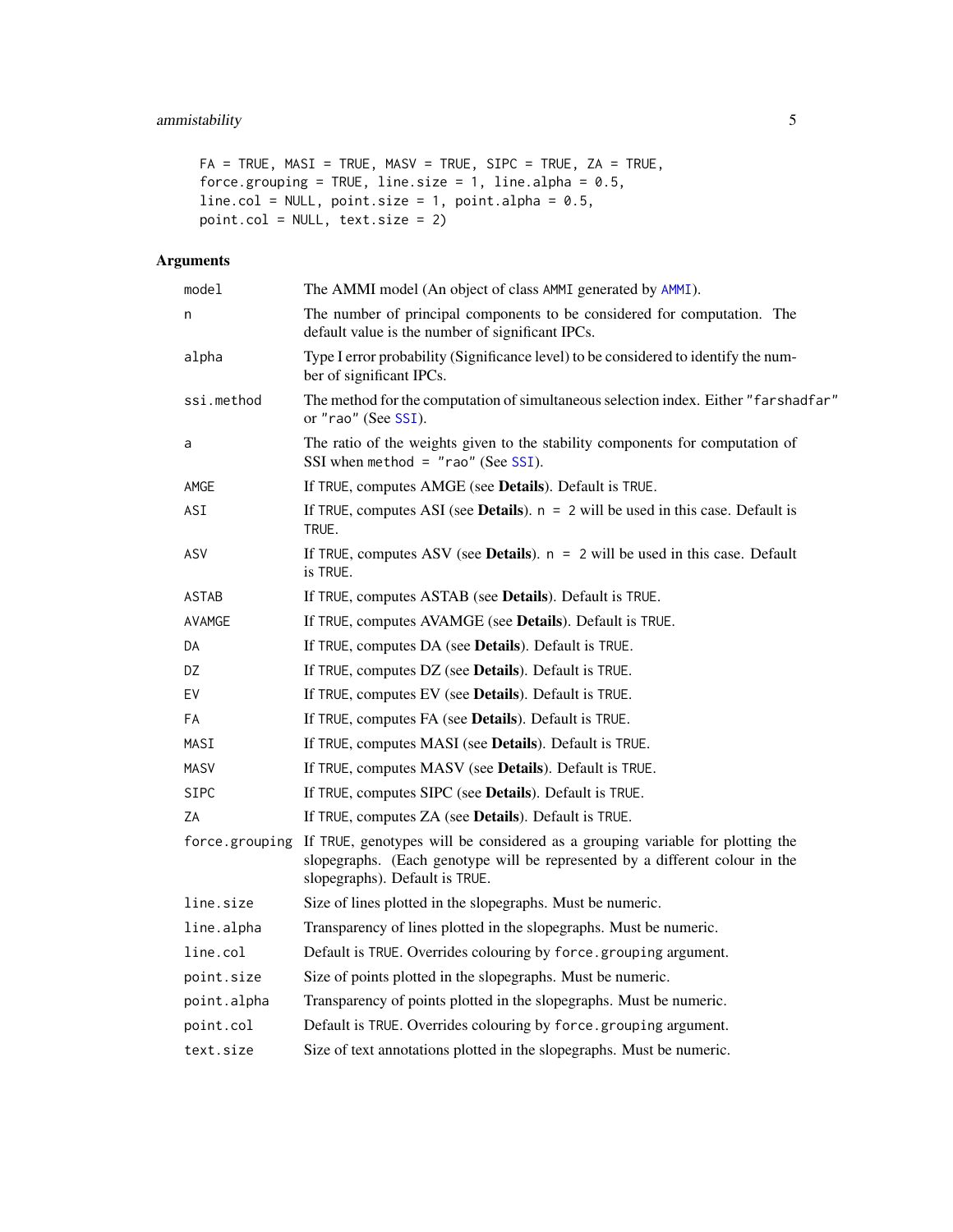#### <span id="page-5-0"></span>Details

ammistability computes the following stability parameters from an AMMI model.

[Sum Across Environments of GEI Modelled by AMMI \(AMGE\)](#page-0-0) Sneller et al., 1997

[AMMI Stability Index \(ASI\)](#page-0-0) Jambhulkar et al., 2014; Jambhulkar et al., 2015; Jambhulkar et al., 2017

[AMMI Stability Value \(ASV\)](#page-0-0) Purchase 1997; Purchase et al., 1999; Purchase et al., 2000

[AMMI Based Stability Parameter \(ASTAB\)](#page-0-0) Rao and Prabhakaran, 2005

[Sum Across Environments of Absolute Value of GEI Modelled by AMMI \(AVAMGE\)](#page-0-0) Zali et al., 2012

[Annicchiarico's D Parameter \(DA\)](#page-0-0) Annicchiarico, 1997

[Zhang's D Parameter \(DZ\)](#page-0-0) Zhang, 1998

[Averages of the Squared Eigenvector Values \(EV\)](#page-0-0) Zobel, 1994

[Stability Measure Based on Fitted AMMI Model \(FA\)](#page-0-0) Raju, 2002

[Modified AMMI Stability Index \(MASI\)](#page-0-0) Ajay et al., 2018

[Modified AMMI Stability Value \(MASV\)](#page-0-0) Zali et al., 2012

[Sums of the Absolute Value of the IPC Scores \(SIPC\)](#page-0-0) Sneller et al., 1997

[Absolute Value of the Relative Contribution of IPCs to the Interaction \(Za\)](#page-0-0) Zali et al., 2012

# Value

A list with the following components:

| Details                | A data frame indicating the stability parameters computed and the method used |  |  |  |  |
|------------------------|-------------------------------------------------------------------------------|--|--|--|--|
|                        | for computing the SSI.                                                        |  |  |  |  |
| Stability Parameters   |                                                                               |  |  |  |  |
|                        | A data frame of computed stability parameters.                                |  |  |  |  |
|                        | Simultaneous Selection Indices                                                |  |  |  |  |
|                        | A data frame of computed SSIs.                                                |  |  |  |  |
|                        | SP Correlation A data frame of correlation between stability parameters.      |  |  |  |  |
| SSI Correlation        |                                                                               |  |  |  |  |
|                        | A data frame of correlation between SSIs.                                     |  |  |  |  |
| SP and SSI Correlation |                                                                               |  |  |  |  |
|                        | A data frame of correlation between stability parameters and SSIs.            |  |  |  |  |
|                        | SP Correlogram Correlogram of stability parameters.                           |  |  |  |  |
| SSI Correlogram        |                                                                               |  |  |  |  |
|                        | Correlogram of SSIs.                                                          |  |  |  |  |
| SP and SSI Correlogram |                                                                               |  |  |  |  |
|                        | Correlogram of stability parameters and SSIs.                                 |  |  |  |  |
|                        | SP Slopegraph Slopegraph of stability parameter ranks.                        |  |  |  |  |
|                        | SSI Slopegraph Slopegraph of SSI ranks.                                       |  |  |  |  |
| SP Heatmap             | Heatmap of stability parameter ranks.                                         |  |  |  |  |
| SSI Heatmap            | Heatmap of SSI ranks.                                                         |  |  |  |  |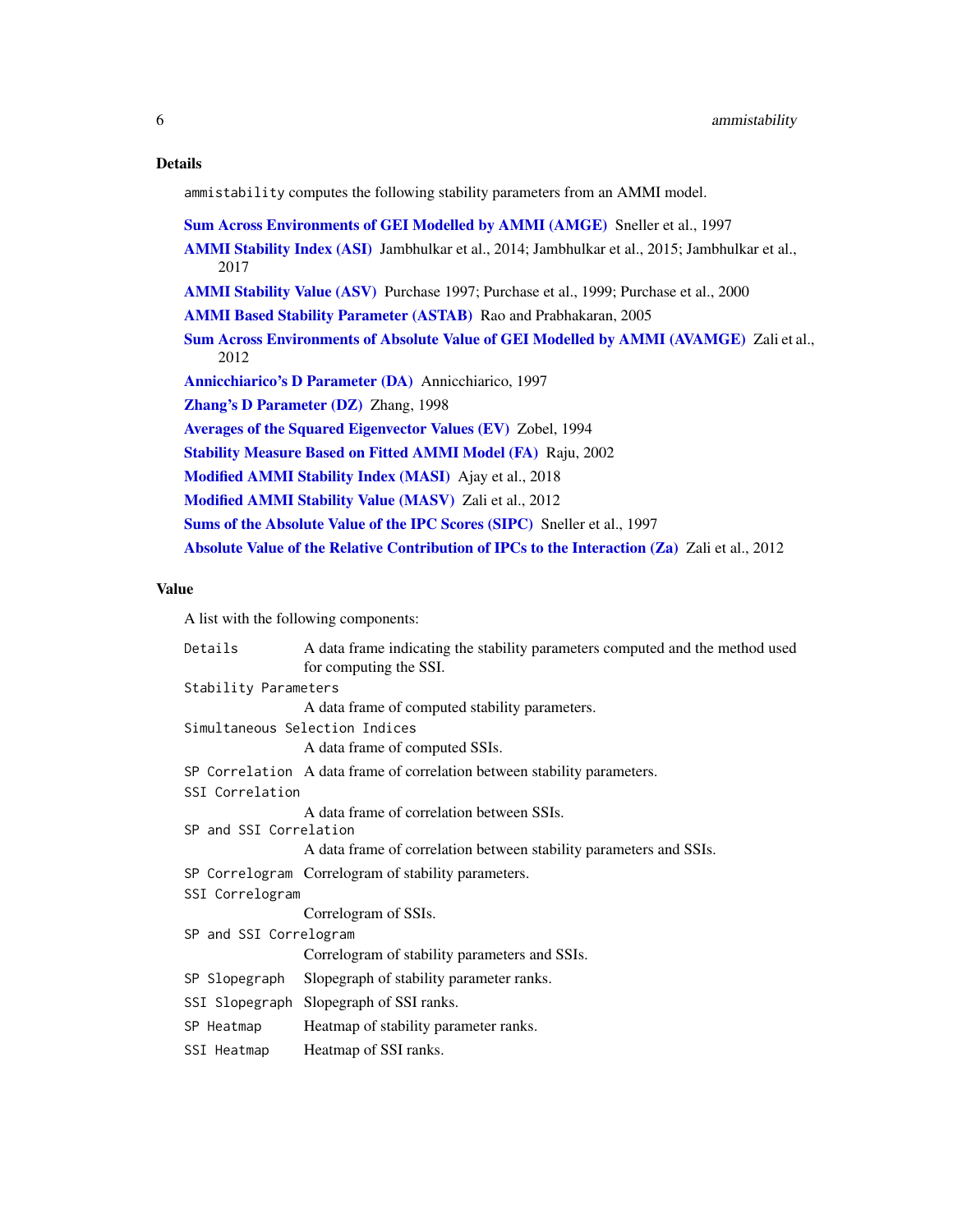#### <span id="page-6-0"></span>ammistability 7

#### References

Zobel RW (1994). "Stress resistance and root systems." In *Proceedings of the Workshop on Adaptation of Plants to Soil Stress. 1-4 August, 1993. INTSORMIL Publication 94-2*, 80–99. Institute of Agriculture and Natural Resources, University of Nebraska-Lincoln.

Annicchiarico P (1997). "Joint regression vs AMMI analysis of genotype-environment interactions for cereals in Italy." *Euphytica*, 94(1), 53–62. doi: [10.1023/A:1002954824178,](https://doi.org/10.1023/A:1002954824178) [https://link.](https://link.springer.com/article/10.1023/A:1002954824178) [springer.com/article/10.1023/A:1002954824178](https://link.springer.com/article/10.1023/A:1002954824178).

Purchase JL (1997). *Parametric Analysis to Describe Genotype* × *Environment Interaction and Yield Stability in Winter Wheat*. Ph.D. Thesis, University of the Orange Free State. [http://](http://scholar.ufs.ac.za:8080/xmlui/handle/11660/1966) [scholar.ufs.ac.za:8080/xmlui/handle/11660/1966](http://scholar.ufs.ac.za:8080/xmlui/handle/11660/1966).

Sneller CH, Kilgore-Norquest L, Dombek D (1997). "Repeatability of yield stability statistics in soybean." *Crop Science*, 37(2), 383–390. doi: [10.2135/cropsci1997.0011183X003700020013x.](https://doi.org/10.2135/cropsci1997.0011183X003700020013x)

Zhang Z, Lu C, Xiang Z (1998). "Analysis of variety stability based on AMMI model." *Acta Agronomica Sinica*, 24(3), 304–309. <http://zwxb.chinacrops.org/EN/Y1998/V24/I03/304>.

Purchase JL, Hatting H, van Deventer CS (1999). "The use of the AMMI model and AMMI stability value to describe genotype x environment interaction and yield stability in winter wheat (*Triticum aestivum* L.)." In *Proceedings of the Tenth Regional Wheat Workshop for Eastern, Central and Southern Africa, 14-18 September 1998*. University of Stellenbosch, South Africa.

Purchase JL, Hatting H, van Deventer CS (2000). "Genotype  $\times$  environment interaction of winter wheat (*Triticum aestivum* L.) in South Africa: II. Stability analysis of yield performance." *South African Journal of Plant and Soil*, 17(3), 101–107. doi: [10.1080/02571862.2000.10634878.](https://doi.org/10.1080/02571862.2000.10634878)

Raju BMK (2002). "A study on AMMI model and its biplots." *Journal of the Indian Society of Agricultural Statistics*, 55(3), 297–322.

Rao AR, Prabhakaran VT (2005). "Use of AMMI in simultaneous selection of genotypes for yield and stability." *Journal of the Indian Society of Agricultural Statistics*, 59, 76–82.

Zali H, Farshadfar E, Sabaghpour SH, Karimizadeh R (2012). "Evaluation of genotype  $\times$  environment interaction in chickpea using measures of stability from AMMI model." *Annals of Biological Research*, 3(7), 3126–3136. <http://eprints.icrisat.ac.in/id/eprint/7173>.

Jambhulkar NN, Bose LK, Singh ON (2014). "AMMI stability index for stability analysis." In Mohapatra T (ed.), *CRRI Newsletter, January-March 2014*, volume 35(1), 15. Central Rice Research Institute, Cuttack, Orissa. [http://www.crri.nic.in/CRRI\\_newsletter/crnl\\_jan\\_mar\\_](http://www.crri.nic.in/CRRI_newsletter/crnl_jan_mar_14_web.pdf) [14\\_web.pdf](http://www.crri.nic.in/CRRI_newsletter/crnl_jan_mar_14_web.pdf).

Jambhulkar NN, Bose LK, Pande K, Singh ON (2015). "Genotype by environment interaction and stability analysis in rice genotypes." *Ecology, Environment and Conservation*, 21(3), 1427–1430. [http://www.envirobiotechjournals.com/article\\_abstract.php?aid=6346&iid=200&jid=3](http://www.envirobiotechjournals.com/article_abstract.php?aid=6346&iid=200&jid=3).

Jambhulkar NN, Rath NC, Bose LK, Subudhi H, Biswajit M, Lipi D, Meher J (2017). "Stability analysis for grain yield in rice in demonstrations conducted during rabi season in India." *Oryza*, 54(2), 236–240. doi: [10.5958/22495266.2017.00030.3.](https://doi.org/10.5958/2249-5266.2017.00030.3)

#### See Also

[AMMI](#page-0-0), [AMGE.AMMI](#page-1-1), [ASI.AMMI](#page-7-1), [ASTAB.AMMI](#page-9-1), [AMGE.AMMI](#page-1-1), [DA.AMMI](#page-13-1), [DZ.AMMI](#page-15-1), [EV.AMMI](#page-17-1), [FA.AMMI](#page-19-1), [MASV.AMMI](#page-23-1), [SIPC.AMMI](#page-28-1), [ZA.AMMI](#page-32-1), [SSI](#page-30-1)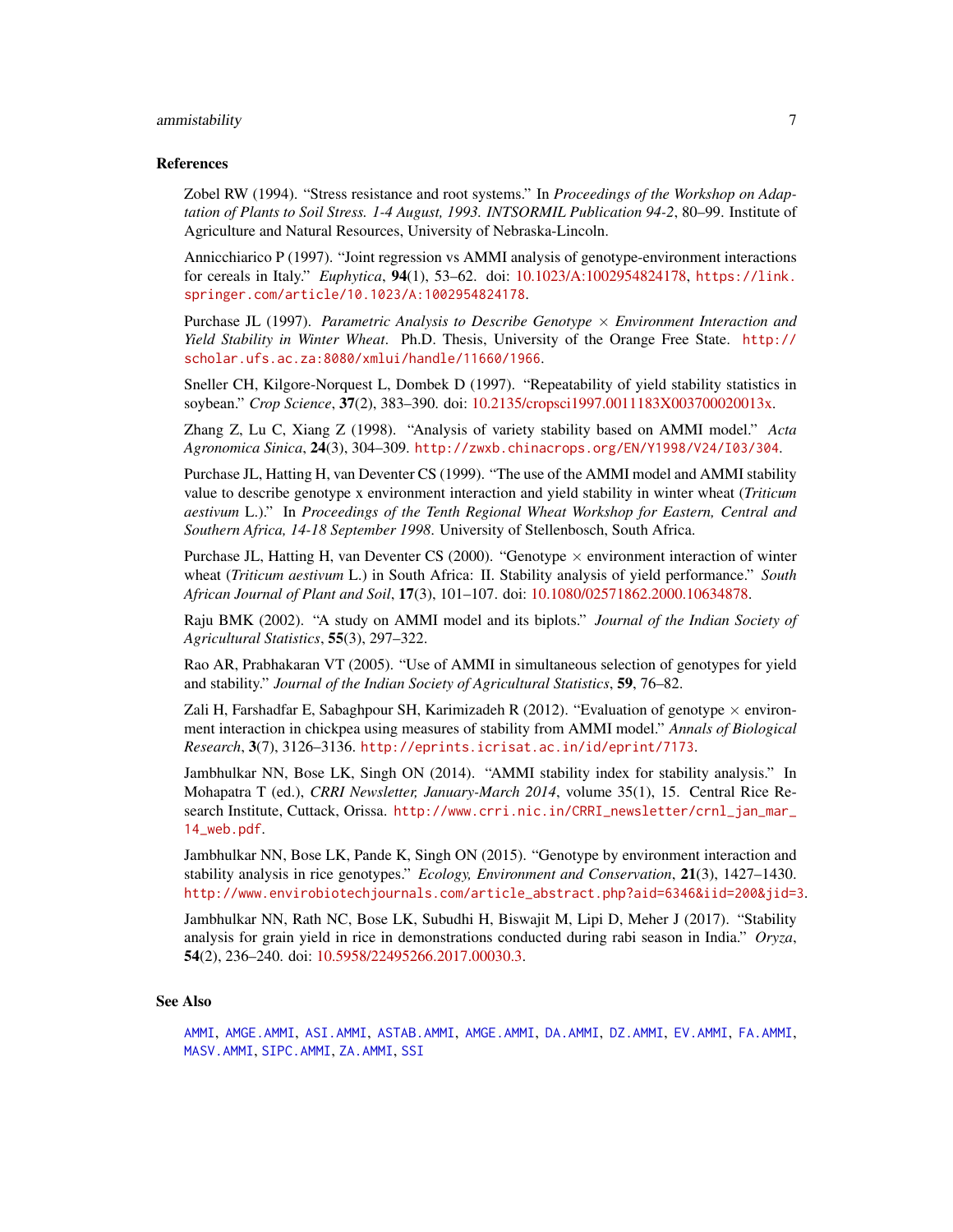#### Examples

```
library(agricolae)
data(plrv)
# AMMI model
model <- with(plrv, AMMI(Locality, Genotype, Rep, Yield, console = FALSE))
ammistability(model, AMGE = TRUE, ASI = FALSE, ASV = TRUE, ASTAB = FALSE,
              AVAMGE = FALSE, DA = FALSE, DZ = FALSE, EV = TRUE,
              FA = FALSE, MAX = FALSE, MASV = TRUE, SIPC = TRUE,ZA = FALSE)
```
<span id="page-7-1"></span>

ASI.AMMI *AMMI Stability Index*

#### Description

ASI.AMMI computes the AMMI Stability Index (ASI) (Jambhulkar et al., 2014; Jambhulkar et al., 2015; Jambhulkar et al., 2017) considering the first two interaction principal components (IPCs) in the AMMI model. Using ASI, the Simultaneous Selection Index for Yield and Stability (SSI) is also calculated according to the argument ssi.method.

#### Usage

```
ASI.AMMI(model, ssi.method = c("farshadfar", "rao"), a = 1)
```
#### Arguments

| model      | The AMMI model (An object of class AMMI generated by AMMI).                                                            |
|------------|------------------------------------------------------------------------------------------------------------------------|
| ssi.method | The method for the computation of simultaneous selection index. Either "farshadfar"<br>or "rao" (See SSI).             |
| a          | The ratio of the weights given to the stability components for computation of<br>SSI when method = $"$ rao" (See SSI). |

# Details

The AMMI Stability Index (ASI) is computed as follows:

$$
ASI = \sqrt{[PC_1^2 \times \theta_1^2] + [PC_2^2 \times \theta_2^2]}
$$

Where,  $PC_1$  and  $PC_2$  are the scores of 1st and 2nd IPCs respectively; and  $\theta_1$  and  $\theta_2$  are percentage sum of squares explained by the 1st and 2nd principal component interaction effect respectively.

<span id="page-7-0"></span>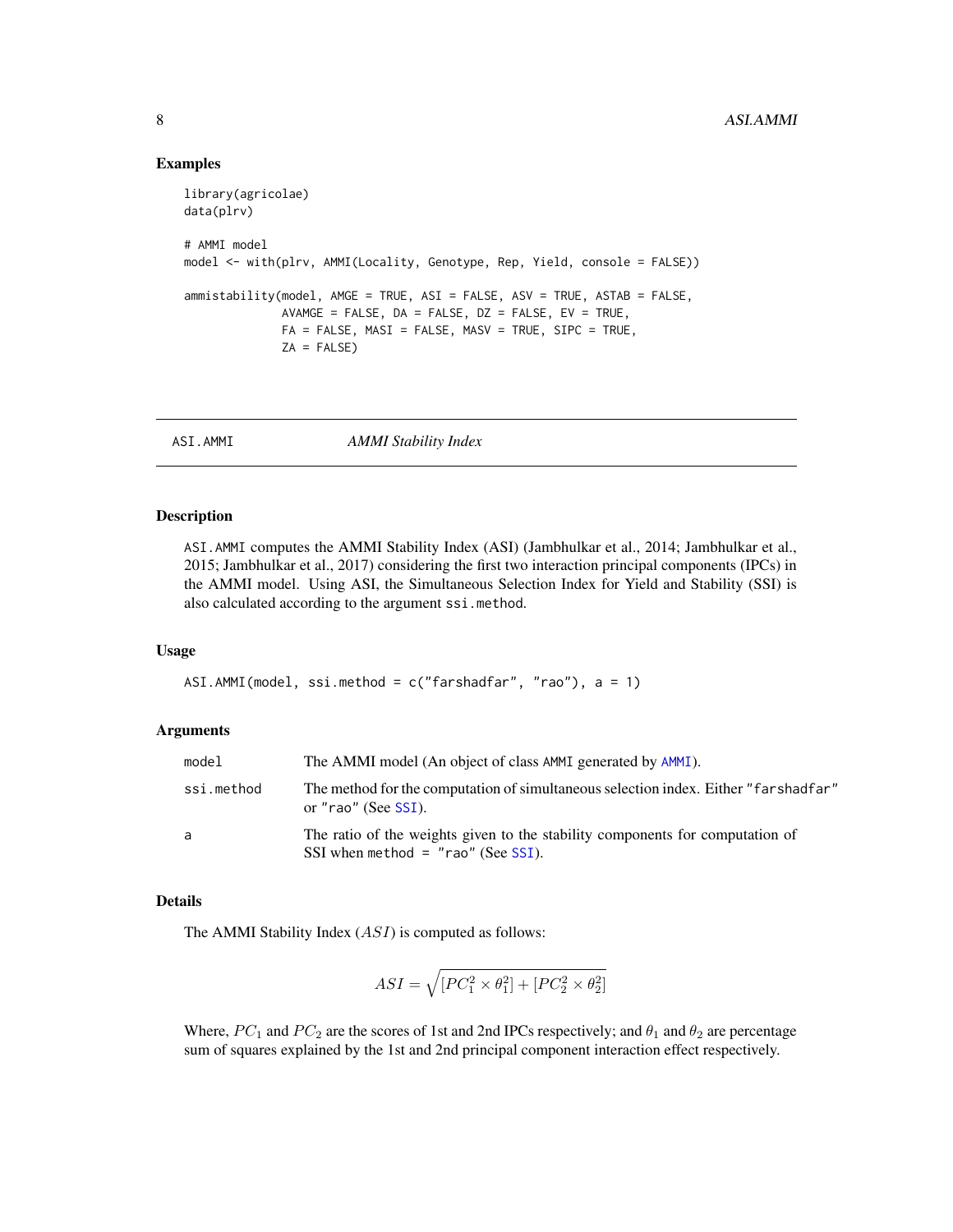#### ASI.AMMI 9

# Value

A data frame with the following columns:

| ASI   | The ASI values.                                                              |
|-------|------------------------------------------------------------------------------|
| SSI   | The computed values of simultaneous selection index for yield and stability. |
| rASI  | The ranks of ASI values.                                                     |
| rY    | The ranks of the mean yield of genotypes.                                    |
| means | The mean yield of the genotypes.                                             |
|       |                                                                              |

The names of the genotypes are indicated as the row names of the data frame.

#### References

Jambhulkar NN, Bose LK, Singh ON (2014). "AMMI stability index for stability analysis." In Mohapatra T (ed.), *CRRI Newsletter, January-March 2014*, volume 35(1), 15. Central Rice Research Institute, Cuttack, Orissa. [http://www.crri.nic.in/CRRI\\_newsletter/crnl\\_jan\\_mar\\_](http://www.crri.nic.in/CRRI_newsletter/crnl_jan_mar_14_web.pdf) [14\\_web.pdf](http://www.crri.nic.in/CRRI_newsletter/crnl_jan_mar_14_web.pdf).

Jambhulkar NN, Bose LK, Pande K, Singh ON (2015). "Genotype by environment interaction and stability analysis in rice genotypes." *Ecology, Environment and Conservation*, 21(3), 1427–1430. [http://www.envirobiotechjournals.com/article\\_abstract.php?aid=6346&iid=200&jid=3](http://www.envirobiotechjournals.com/article_abstract.php?aid=6346&iid=200&jid=3).

Jambhulkar NN, Rath NC, Bose LK, Subudhi H, Biswajit M, Lipi D, Meher J (2017). "Stability analysis for grain yield in rice in demonstrations conducted during rabi season in India." *Oryza*, 54(2), 236–240. doi: [10.5958/22495266.2017.00030.3.](https://doi.org/10.5958/2249-5266.2017.00030.3)

#### See Also

[AMMI](#page-0-0), [SSI](#page-30-1)

```
library(agricolae)
data(plrv)
# AMMI model
model <- with(plrv, AMMI(Locality, Genotype, Rep, Yield, console = FALSE))
# ANOVA
model$ANOVA
# IPC F test
model$analysis
# Mean yield and IPC scores
model$biplot
# G*E matrix (deviations from mean)
array(model$genXenv, dim(model$genXenv), dimnames(model$genXenv))
# With default ssi.method (farshadfar)
```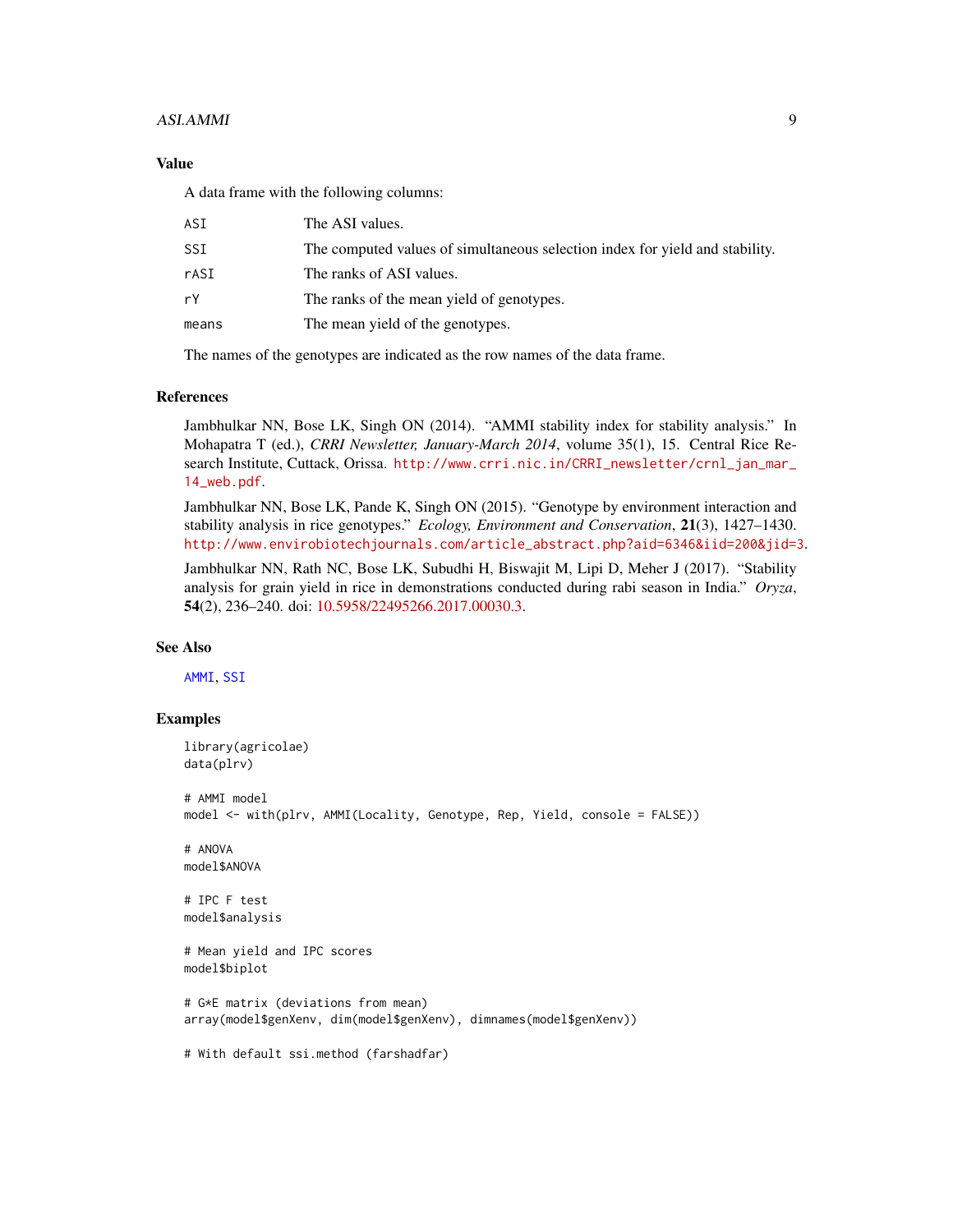```
ASI.AMMI(model)
# With ssi.method = "rao"
ASI.AMMI(model, ssi.method = "rao")
# Changing the ratio of weights for Rao's SSI
ASI.AMMI(model, ssi.method = "rao", a = 0.43)
```
<span id="page-9-1"></span>

ASTAB.AMMI *AMMI Based Stability Parameter*

#### Description

ASTAB.AMMI computes the AMMI Based Stability Parameter (ASTAB) (Rao and Prabhakaran, 2005) considering all significant interaction principal components (IPCs) in the AMMI model. Using ASTAB, the Simultaneous Selection Index for Yield and Stability (SSI) is also calculated according to the argument ssi.method.

#### Usage

```
ASTAB.AMMI(model, n, alpha = 0.05, ssi.method = c("farshadfar", "rao"),
 a = 1
```
#### Arguments

| model      | The AMMI model (An object of class AMMI generated by AMMI).                                                                  |
|------------|------------------------------------------------------------------------------------------------------------------------------|
| n          | The number of principal components to be considered for computation. The<br>default value is the number of significant IPCs. |
| alpha      | Type I error probability (Significance level) to be considered to identify the num-<br>ber of significant IPCs.              |
| ssi.method | The method for the computation of simultaneous selection index. Either "farshadfar"<br>or "rao" (See SSI).                   |
| a          | The ratio of the weights given to the stability components for computation of<br>SSI when method = $"$ rao" (See SSI).       |

#### Details

The AMMI Based Stability Parameter value (AST AB) is computed as follows:

$$
ASTAB = \sum_{n=1}^{N'} \lambda_n \gamma_{in}^2
$$

Where,  $N'$  is the number of significant IPCs (number of IPC that were retained in the AMMI model via F tests);  $\lambda_n$  is the singular value for nth IPC and correspondingly  $\lambda_n^2$  is its eigen value; and  $\gamma_{in}$ is the eigenvector value for ith genotype.

<span id="page-9-0"></span>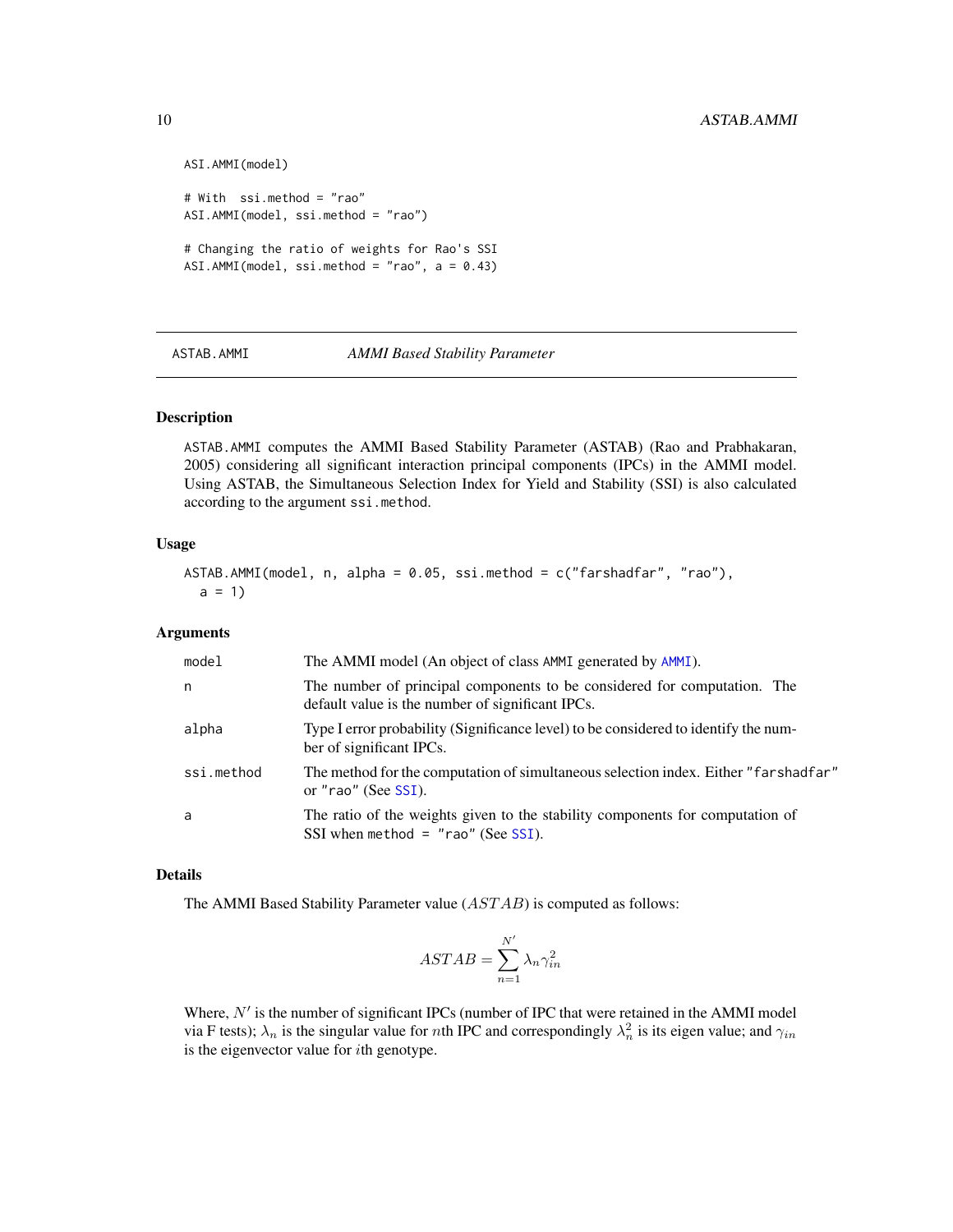# ASTAB.AMMI 11

# Value

A data frame with the following columns:

| ASTAB  | The ASTAB values.                                                            |
|--------|------------------------------------------------------------------------------|
| SSI    | The computed values of simultaneous selection index for yield and stability. |
| rASTAB | The ranks of ASTAB values.                                                   |
| rY     | The ranks of the mean yield of genotypes.                                    |
| means  | The mean yield of the genotypes.                                             |
|        |                                                                              |

The names of the genotypes are indicated as the row names of the data frame.

# References

Rao AR, Prabhakaran VT (2005). "Use of AMMI in simultaneous selection of genotypes for yield and stability." *Journal of the Indian Society of Agricultural Statistics*, 59, 76–82.

#### See Also

[AMMI](#page-0-0), [SSI](#page-30-1)

```
library(agricolae)
data(plrv)
# AMMI model
model <- with(plrv, AMMI(Locality, Genotype, Rep, Yield, console = FALSE))
# ANOVA
model$ANOVA
# IPC F test
model$analysis
# Mean yield and IPC scores
model$biplot
# G*E matrix (deviations from mean)
array(model$genXenv, dim(model$genXenv), dimnames(model$genXenv))
# With default n (N') and default ssi.method (farshadfar)
ASTAB.AMMI(model)
# With n = 4 and default ssi.method (farshadfar)
ASTAB.AMMI(model, n = 4)
# With default n (N') and ssi.method = "rao"
ASTAB.AMMI(model, ssi.method = "rao")
# Changing the ratio of weights for Rao's SSI
```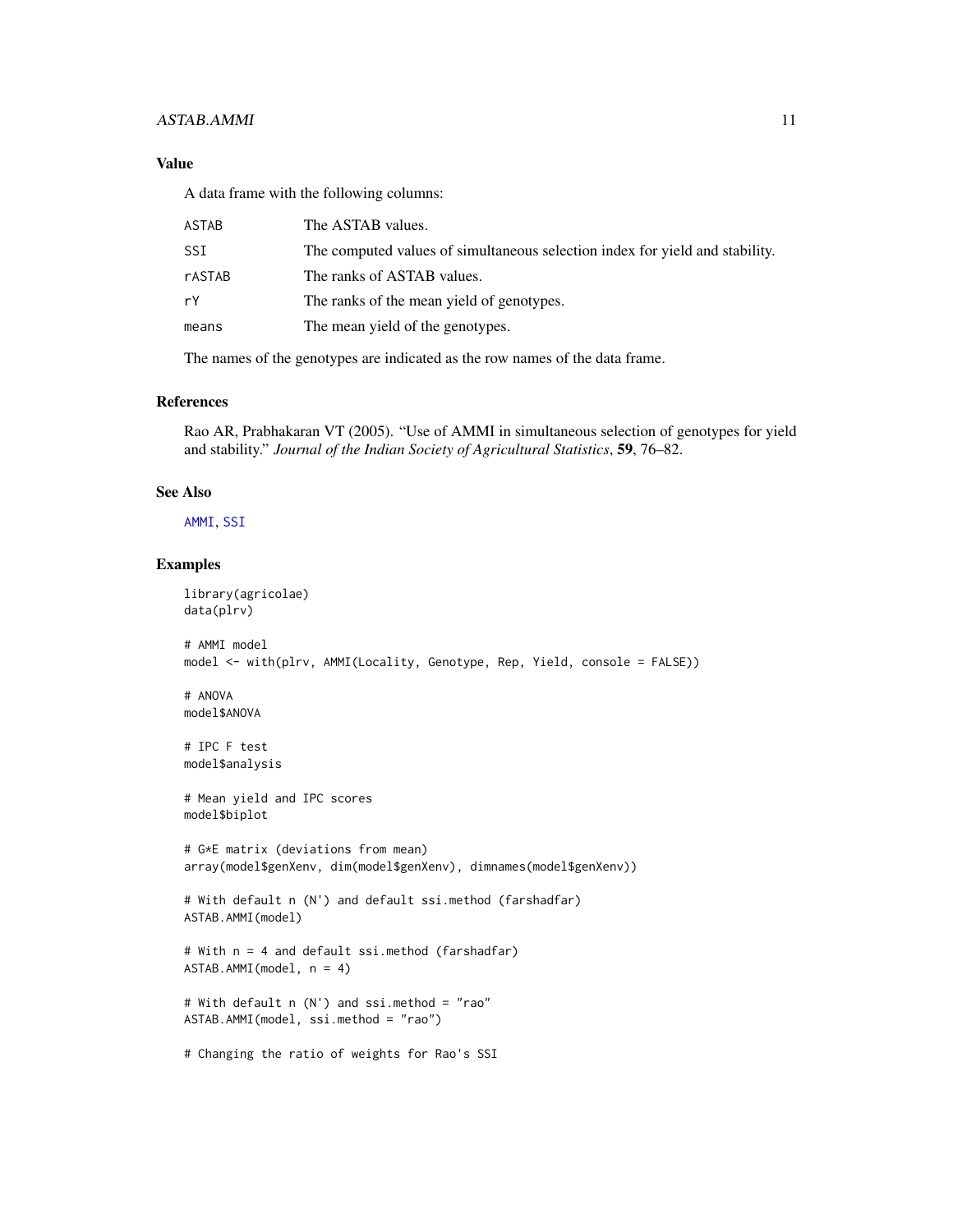```
ASTAB.AMMI (model, ssi.method = "rao", a = 0.43)
```
<span id="page-11-1"></span>AVAMGE.AMMI *Sum Across Environments of Absolute Value of GEI Modelled by AMMI*

#### Description

AVAMGE.AMMI computes the Sum Across Environments of Absolute Value of GEI Modelled by AMMI (AVAMGE) (Zali et al., 2012) considering all significant interaction principal components (IPCs) in the AMMI model. Using AVAMGE, the Simultaneous Selection Index for Yield and Stability (SSI) is also calculated according to the argument ssi.method.

#### Usage

```
AVAMGE.AMMI(model, n, alpha = 0.05, ssi.method = c("farshadfar",
  "rao"), a = 1)
```
#### Arguments

| model      | The AMMI model (An object of class AMMI generated by AMMI).                                                                  |
|------------|------------------------------------------------------------------------------------------------------------------------------|
| n          | The number of principal components to be considered for computation. The<br>default value is the number of significant IPCs. |
| alpha      | Type I error probability (Significance level) to be considered to identify the num-<br>ber of significant IPCs.              |
| ssi.method | The method for the computation of simultaneous selection index. Either "farshadfar"<br>or "rao" (See SSI).                   |
| a          | The ratio of the weights given to the stability components for computation of<br>SSI when method = $"$ rao" (See SSI).       |

#### Details

The Sum Across Environments of Absolute Value of GEI Modelled by AMMI  $(AV_{(AMGE)})$  is computed as follows:

$$
AV_{(AMGE)} = \sum_{j=1}^{E} \sum_{n=1}^{N'} |\lambda_n \gamma_{in} \delta_{jn}|
$$

Where,  $N'$  is the number of significant IPCs (number of IPC that were retained in the AMMI model via F tests);  $\lambda_n$  is the singular value for *n*th IPC and correspondingly  $\lambda_n^2$  is its eigen value;  $\gamma_{in}$  is the eigenvector value for *i*th genotype; and  $\delta jn$  is the eigenvector value for the *j*th environment.

<span id="page-11-0"></span>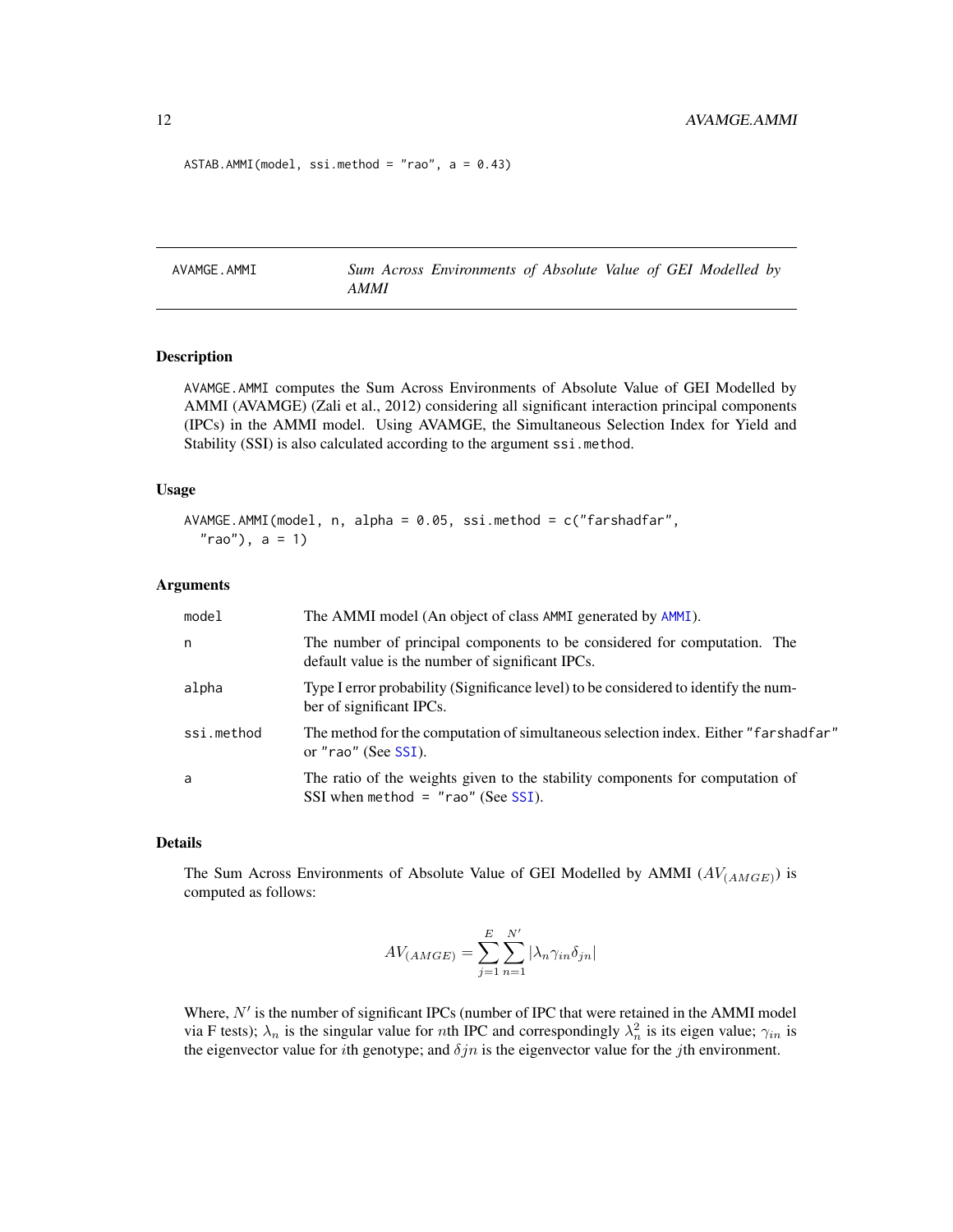# AVAMGE.AMMI 13

# Value

A data frame with the following columns:

| AVAMGE  | The AVAMGE values.                                                           |
|---------|------------------------------------------------------------------------------|
| SSI     | The computed values of simultaneous selection index for yield and stability. |
| rAVAMGE | The ranks of AVAMGE values.                                                  |
| rY      | The ranks of the mean yield of genotypes.                                    |
| means   | The mean yield of the genotypes.                                             |
|         |                                                                              |

The names of the genotypes are indicated as the row names of the data frame.

# References

Zali H, Farshadfar E, Sabaghpour SH, Karimizadeh R (2012). "Evaluation of genotype  $\times$  environment interaction in chickpea using measures of stability from AMMI model." *Annals of Biological Research*, 3(7), 3126–3136. <http://eprints.icrisat.ac.in/id/eprint/7173>.

#### See Also

[AMMI](#page-0-0), [SSI](#page-30-1)

```
library(agricolae)
data(plrv)
# AMMI model
model <- with(plrv, AMMI(Locality, Genotype, Rep, Yield, console = FALSE))
# ANOVA
model$ANOVA
# IPC F test
model$analysis
# Mean yield and IPC scores
model$biplot
# G*E matrix (deviations from mean)
array(model$genXenv, dim(model$genXenv), dimnames(model$genXenv))
# With default n (N') and default ssi.method (farshadfar)
AVAMGE.AMMI(model)
# With n = 4 and default ssi.method (farshadfar)
AVAMGE.AMMI(model, n = 4)
```

```
# With default n (N') and ssi.method = "rao"
AVAMGE.AMMI(model, ssi.method = "rao")
```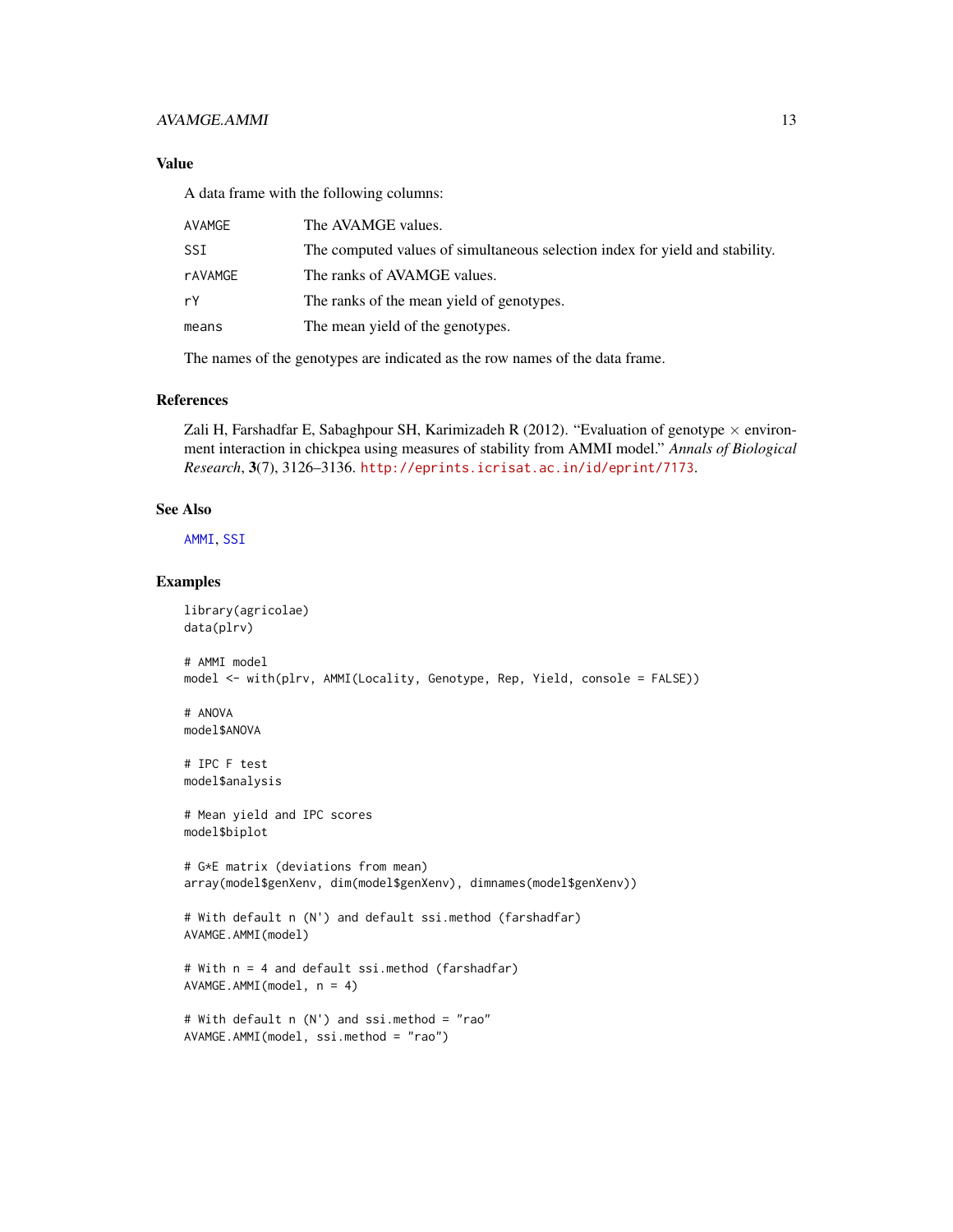```
# Changing the ratio of weights for Rao's SSI
AVAMGE.AMMI(model, ssi.method = "rao", a = 0.43)
```
<span id="page-13-1"></span>DA.AMMI *Annicchiarico's D Parameter*

# Description

DA. AMMI computes the Annicchiarico's D Parameter values  $(D_a)$  (Annicchiarico, 1997) considering all significant interaction principal components (IPCs) in the AMMI model. It is the unsquared Euclidean distance from the origin of significant IPC axes in the AMMI model. Using  $D_a$ , the Simultaneous Selection Index for Yield and Stability (SSI) is also calculated according to the argument ssi.method.

#### Usage

```
DA.AMMI(model, n, alpha = 0.05, ssi.method = c("farshadfar", "rao"),
  a = 1
```
#### Arguments

| model      | The AMMI model (An object of class AMMI generated by AMMI).                                                                  |
|------------|------------------------------------------------------------------------------------------------------------------------------|
| n          | The number of principal components to be considered for computation. The<br>default value is the number of significant IPCs. |
| alpha      | Type I error probability (Significance level) to be considered to identify the num-<br>ber of significant IPCs.              |
| ssi.method | The method for the computation of simultaneous selection index. Either "farshadfar"<br>or "rao" (See SSI).                   |
| a          | The ratio of the weights given to the stability components for computation of<br>SSI when method = $"$ rao" (See SSI).       |

# Details

The Annicchiarico's D Parameter value  $(D_a)$  is computed as follows:

$$
D_a = \sqrt{\sum_{n=1}^{N'} (\lambda_n \gamma_{in})^2}
$$

Where,  $N'$  is the number of significant IPCs (number of IPC that were retained in the AMMI model via F tests);  $\lambda_n$  is the singular value for nth IPC and correspondingly  $\lambda_n^2$  is its eigen value; and  $\gamma_{in}$ is the eigenvector value for  $i$ th genotype.

<span id="page-13-0"></span>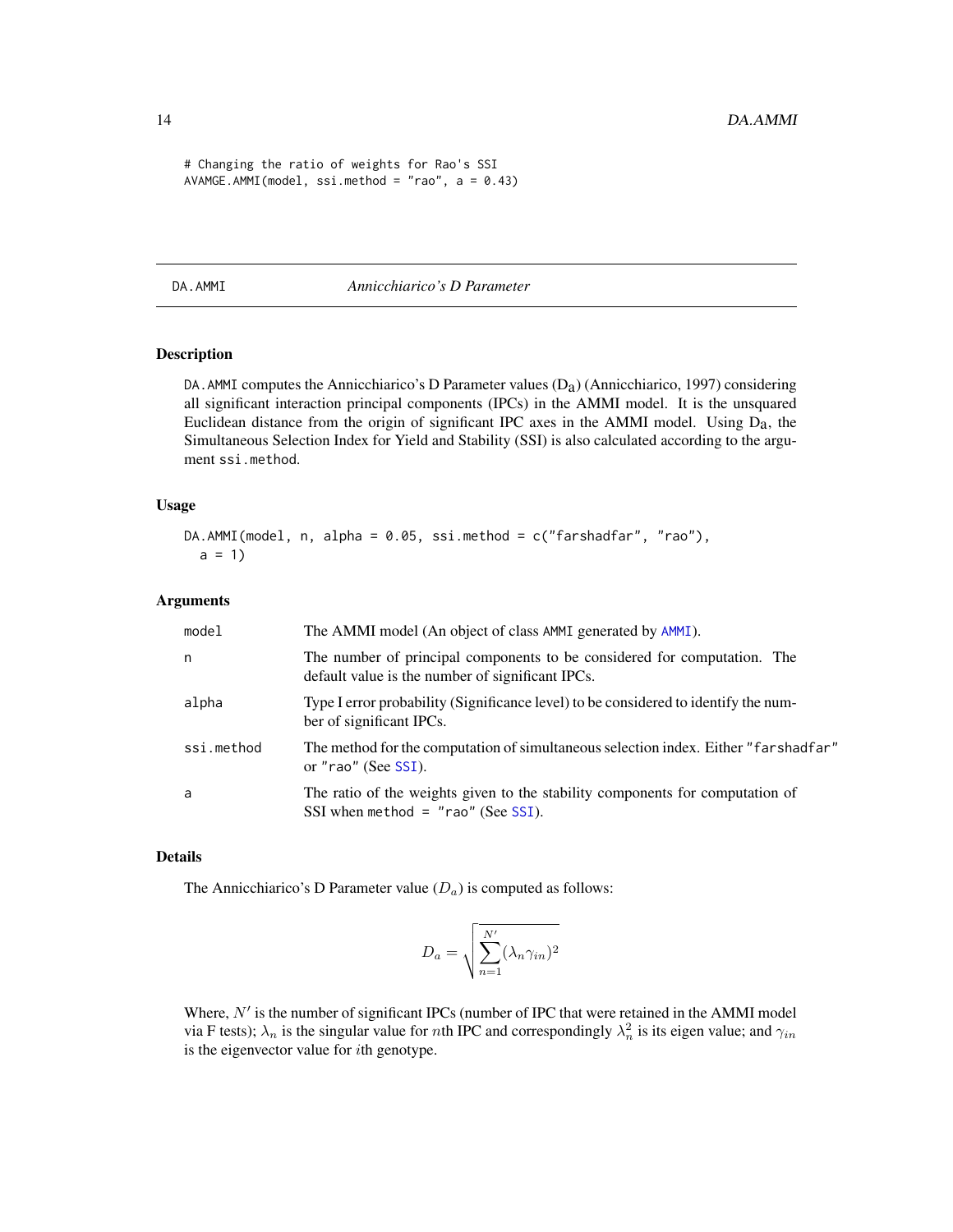#### $DA.AMMI$  15

# Value

A data frame with the following columns:

| DA    | The DA values.                                                               |
|-------|------------------------------------------------------------------------------|
| SSI   | The computed values of simultaneous selection index for yield and stability. |
| rDA   | The ranks of DA values.                                                      |
| rY    | The ranks of the mean yield of genotypes.                                    |
| means | The mean yield of the genotypes.                                             |
|       |                                                                              |

The names of the genotypes are indicated as the row names of the data frame.

# References

Annicchiarico P (1997). "Joint regression vs AMMI analysis of genotype-environment interactions for cereals in Italy." *Euphytica*, 94(1), 53–62. doi: [10.1023/A:1002954824178,](https://doi.org/10.1023/A:1002954824178) [https://link.](https://link.springer.com/article/10.1023/A:1002954824178) [springer.com/article/10.1023/A:1002954824178](https://link.springer.com/article/10.1023/A:1002954824178).

#### See Also

[AMMI](#page-0-0), [SSI](#page-30-1)

```
library(agricolae)
data(plrv)
# AMMI model
model <- with(plrv, AMMI(Locality, Genotype, Rep, Yield, console = FALSE))
# ANOVA
model$ANOVA
# IPC F test
model$analysis
# Mean yield and IPC scores
model$biplot
# G*E matrix (deviations from mean)
array(model$genXenv, dim(model$genXenv), dimnames(model$genXenv))
# With default n (N') and default ssi.method (farshadfar)
DA.AMMI(model)
# With n = 4 and default ssi.method (farshadfar)
DA.AMMI(model, n = 4)
# With default n (N') and ssi.method = "rao"
DA.AMMI(model, ssi.method = "rao")
```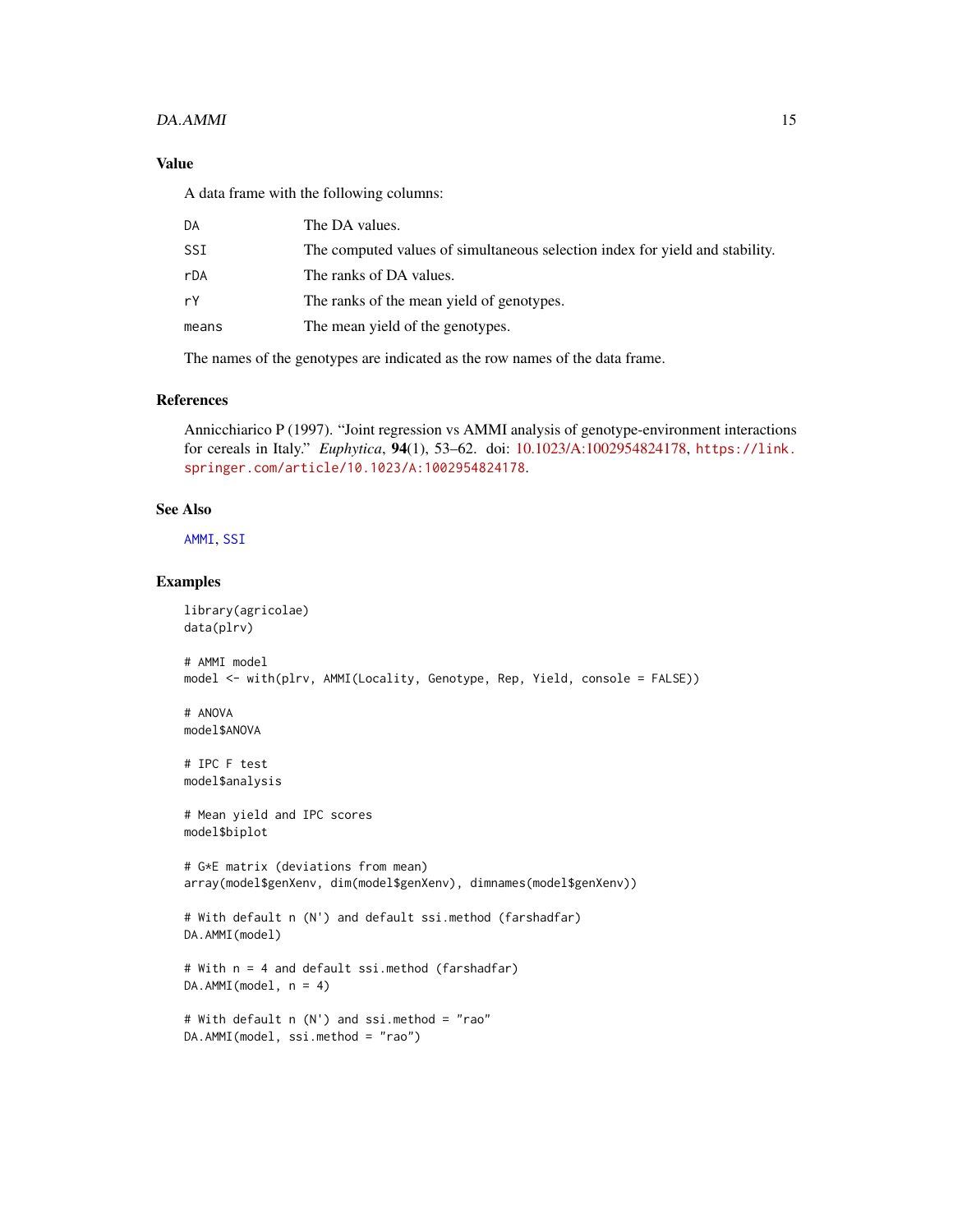```
# Changing the ratio of weights for Rao's SSI
DA.AMMI(model, ssi.method = "rao", a = 0.43)
```
<span id="page-15-1"></span>DZ.AMMI *Zhang's D Parameter*

# Description

DZ.AMMI computes the Zhang's D Parameter values or AMMI statistic coefficient or AMMI distance or AMMI stability index  $(D_Z)$  (Zhang, 1998) considering all significant interaction principal components (IPCs) in the AMMI model. It is the distance of IPC point from origin in space. Using Dz, the Simultaneous Selection Index for Yield and Stability (SSI) is also calculated according to the argument ssi.method.

#### Usage

```
DZ.AMMI(model, n, alpha = 0.05, ssi.method = c("farshadfar", "rao"),
  a = 1
```
#### Arguments

| model      | The AMMI model (An object of class AMMI generated by AMMI).                                                                  |
|------------|------------------------------------------------------------------------------------------------------------------------------|
| n.         | The number of principal components to be considered for computation. The<br>default value is the number of significant IPCs. |
| alpha      | Type I error probability (Significance level) to be considered to identify the num-<br>ber of significant IPCs.              |
| ssi.method | The method for the computation of simultaneous selection index. Either "farshadfar"<br>or "rao" (See SSI).                   |
| a          | The ratio of the weights given to the stability components for computation of<br>SSI when method = $"$ rao" (See SSI).       |

#### Details

The Zhang's D Parameter value  $(D_z)$  is computed as follows:

$$
D_z = \sqrt{\sum_{n=1}^{N'} \gamma_{in}^2}
$$

Where,  $N'$  is the number of significant IPCs (number of IPC that were retained in the AMMI model via F tests); and  $\gamma_{in}$  is the eigenvector value for *i*th genotype.

<span id="page-15-0"></span>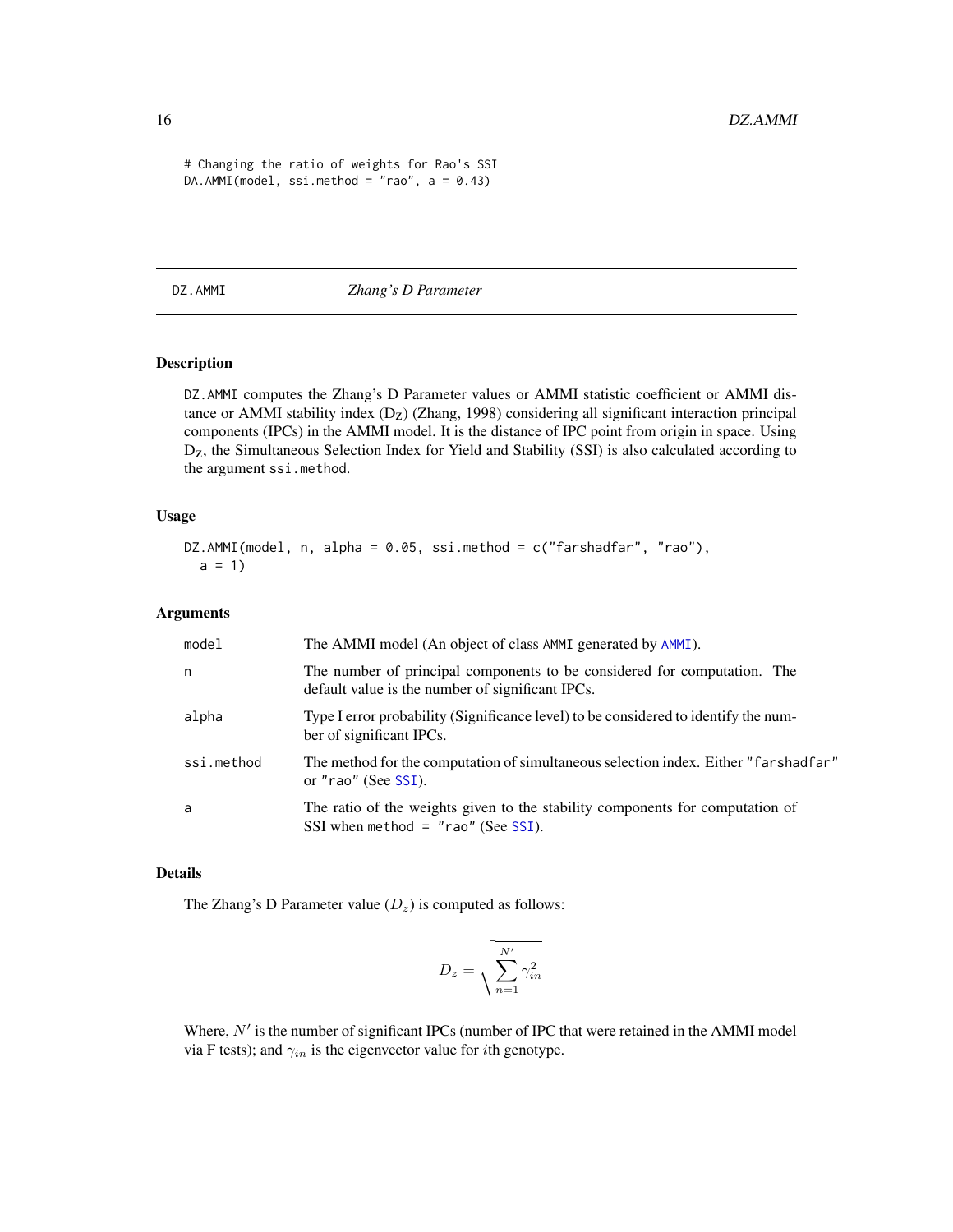#### $DZ.AMMI$  17

# Value

A data frame with the following columns:

| DZ    | The DZ values.                                                               |
|-------|------------------------------------------------------------------------------|
| SSI   | The computed values of simultaneous selection index for yield and stability. |
| rDZ   | The ranks of DZ values.                                                      |
| rY    | The ranks of the mean yield of genotypes.                                    |
| means | The mean yield of the genotypes.                                             |
|       |                                                                              |

The names of the genotypes are indicated as the row names of the data frame.

# References

Zhang Z, Lu C, Xiang Z (1998). "Analysis of variety stability based on AMMI model." *Acta Agronomica Sinica*, 24(3), 304–309. <http://zwxb.chinacrops.org/EN/Y1998/V24/I03/304>.

#### See Also

[AMMI](#page-0-0), [SSI](#page-30-1)

```
library(agricolae)
data(plrv)
# AMMI model
model <- with(plrv, AMMI(Locality, Genotype, Rep, Yield, console = FALSE))
# ANOVA
model$ANOVA
# IPC F test
model$analysis
# Mean yield and IPC scores
model$biplot
# G*E matrix (deviations from mean)
array(model$genXenv, dim(model$genXenv), dimnames(model$genXenv))
# With default n (N') and default ssi.method (farshadfar)
DZ.AMMI(model)
# With n = 4 and default ssi.method (farshadfar)
DZ.AMMI(model, n = 4)
# With default n (N') and ssi.method = "rao"
DZ.AMMI(model, ssi.method = "rao")
# Changing the ratio of weights for Rao's SSI
```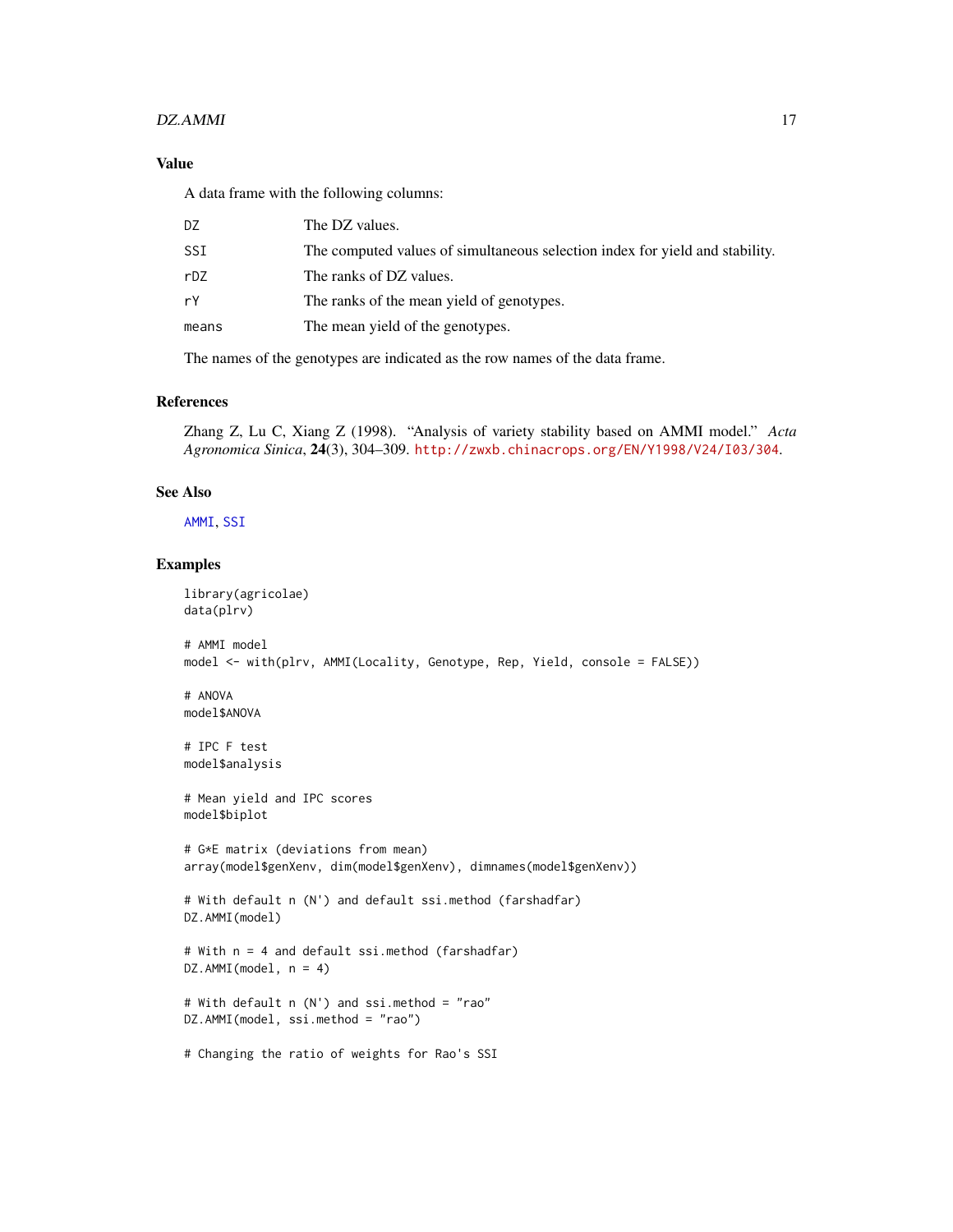```
DZ.AMMI(model, ssi.method = "rao", a = 0.43)
```
<span id="page-17-1"></span>EV.AMMI *Averages of the Squared Eigenvector Values*

# Description

EV.AMMI computes the Sums of the Averages of the Squared Eigenvector Values (EV) (Zobel, 1994) considering all significant interaction principal components (IPCs) in the AMMI model. Using EV, the Simultaneous Selection Index for Yield and Stability (SSI) is also calculated according to the argument ssi.method.

#### Usage

```
EV.AMMI(model, n, alpha = 0.05, ssi.method = c("farshadfar", "rao"),
  a = 1
```
#### Arguments

| model      | The AMMI model (An object of class AMMI generated by AMMI).                                                                  |
|------------|------------------------------------------------------------------------------------------------------------------------------|
| n          | The number of principal components to be considered for computation. The<br>default value is the number of significant IPCs. |
| alpha      | Type I error probability (Significance level) to be considered to identify the num-<br>ber of significant IPCs.              |
| ssi.method | The method for the computation of simultaneous selection index. Either "farshadfar"<br>or "rao" (See SSI).                   |
| a          | The ratio of the weights given to the stability components for computation of<br>SSI when method $=$ "rao" (See SSI).        |

# Details

The Averages of the Squared Eigenvector Values  $(EV)$  is computed as follows:

$$
EV = \sum_{n=1}^{N'} \frac{\gamma_{in}^2}{N'}
$$

Where,  $N'$  is the number of significant IPCs (number of IPC that were retained in the AMMI model via F tests); and  $\gamma_{in}$  is the eigenvector value for *i*th genotype.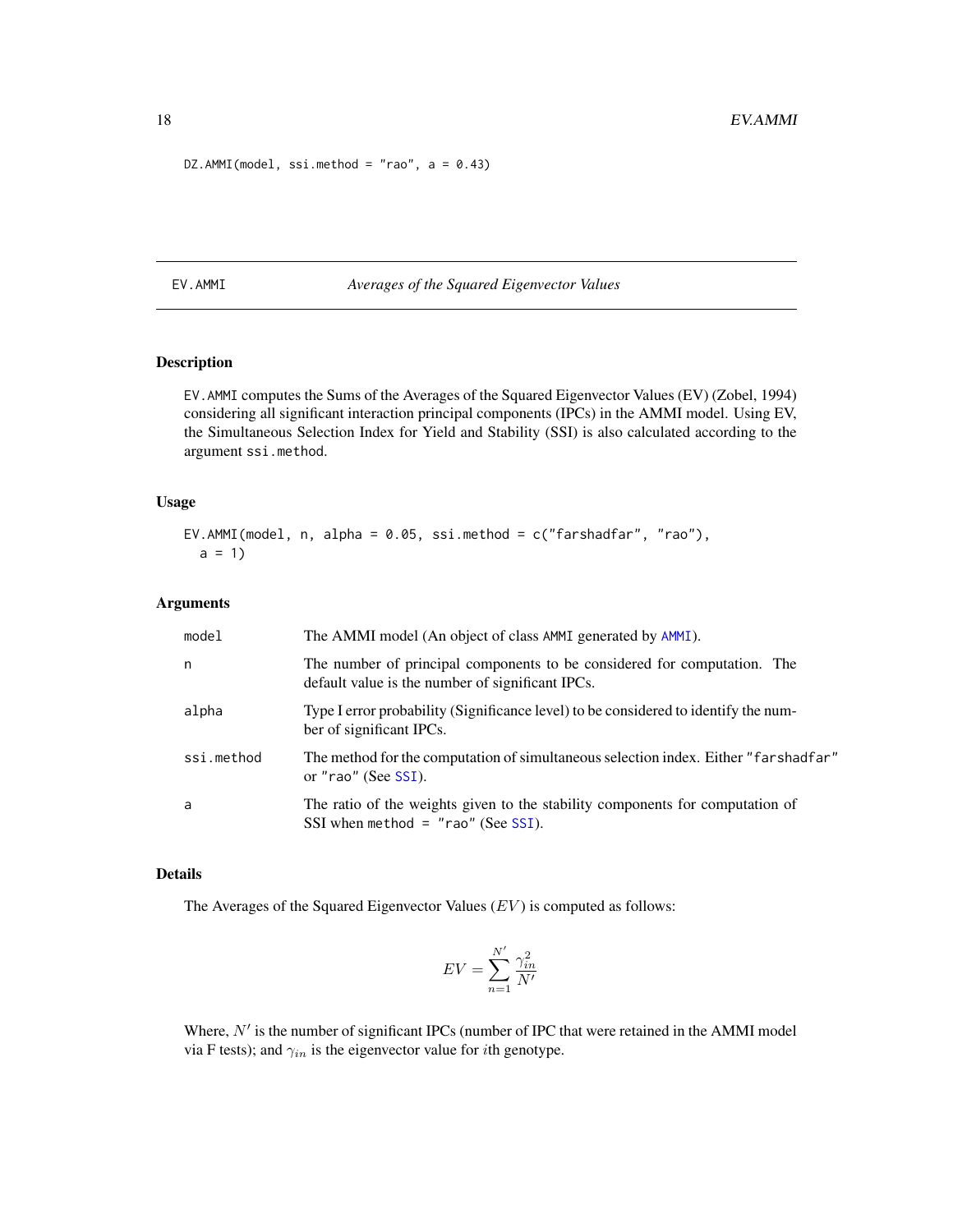#### $EV. AMMI$  19

# Value

A data frame with the following columns:

| F٧    | The EV values.                                                               |
|-------|------------------------------------------------------------------------------|
| SSI   | The computed values of simultaneous selection index for yield and stability. |
| rFV   | The ranks of EV values.                                                      |
| rY    | The ranks of the mean yield of genotypes.                                    |
| means | The mean yield of the genotypes.                                             |
|       |                                                                              |

The names of the genotypes are indicated as the row names of the data frame.

# References

Zobel RW (1994). "Stress resistance and root systems." In *Proceedings of the Workshop on Adaptation of Plants to Soil Stress. 1-4 August, 1993. INTSORMIL Publication 94-2*, 80–99. Institute of Agriculture and Natural Resources, University of Nebraska-Lincoln.

# See Also

[AMMI](#page-0-0), [SSI](#page-30-1)

```
library(agricolae)
data(plrv)
# AMMI model
model <- with(plrv, AMMI(Locality, Genotype, Rep, Yield, console = FALSE))
# ANOVA
model$ANOVA
# IPC F test
model$analysis
# Mean yield and IPC scores
model$biplot
# G*E matrix (deviations from mean)
array(model$genXenv, dim(model$genXenv), dimnames(model$genXenv))
# With default n (N') and default ssi.method (farshadfar)
EV.AMMI(model)
# With n = 4 and default ssi.method (farshadfar)
EV.AMMI(model, n = 4)
# With default n (N') and ssi.method = "rao"
```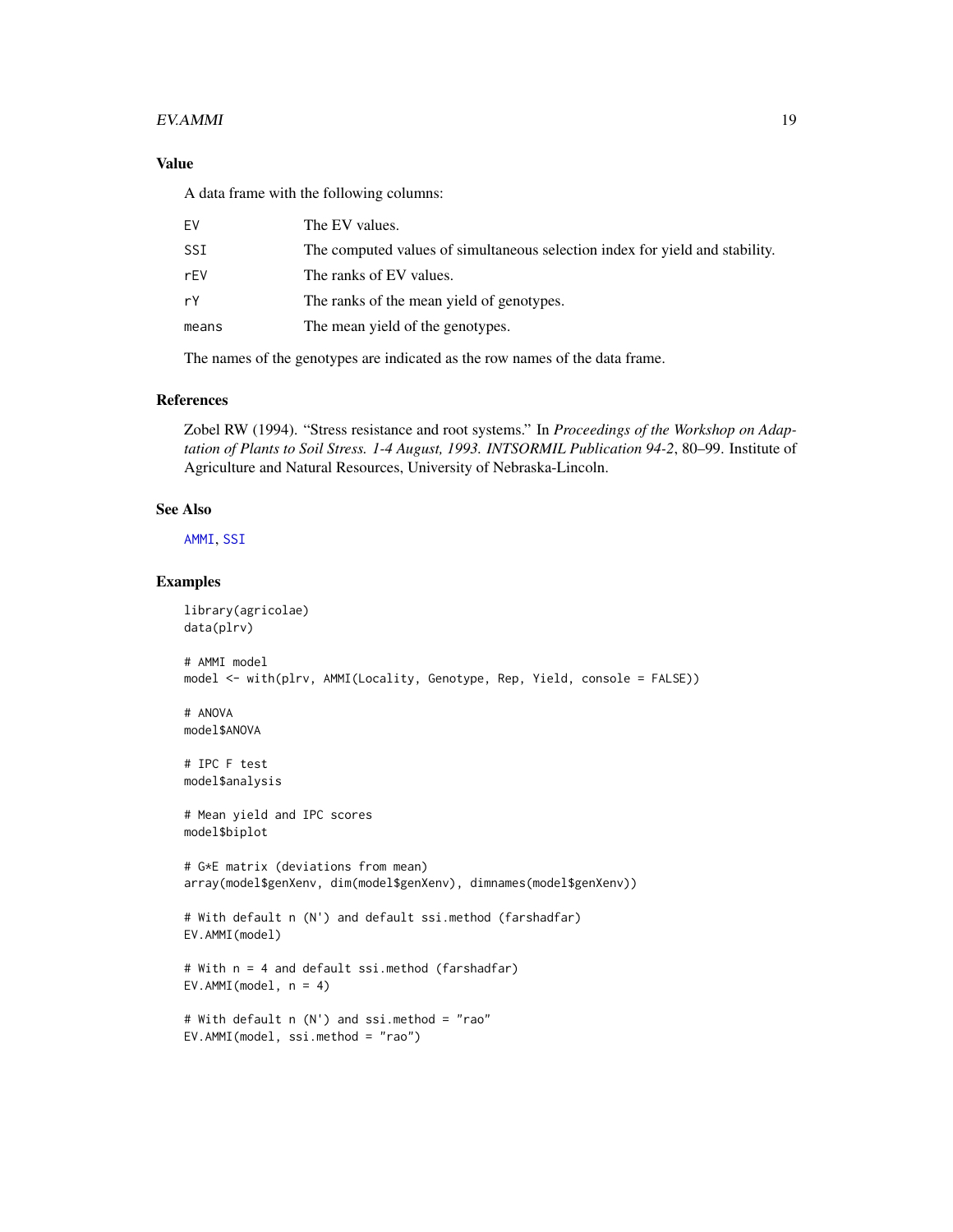```
# Changing the ratio of weights for Rao's SSI
EV.AMMI(model, ssi.method = "rao", a = 0.43)
```
#### <span id="page-19-1"></span>FA.AMMI *Stability Measure Based on Fitted AMMI Model*

# Description

FA.AMMI computes the Stability Measure Based on Fitted AMMI Model (FA) (Raju, 2002) considering all significant interaction principal components (IPCs) in the AMMI model. Using FA, the Simultaneous Selection Index for Yield and Stability (SSI) is also calculated according to the argument ssi.method.

#### Usage

```
FA.AMMI(model, n, alpha = 0.05, ssi.method = c("farshadfar", "rao"),a = 1
```
#### Arguments

| model      | The AMMI model (An object of class AMMI generated by AMMI).                                                                  |
|------------|------------------------------------------------------------------------------------------------------------------------------|
| n          | The number of principal components to be considered for computation. The<br>default value is the number of significant IPCs. |
| alpha      | Type I error probability (Significance level) to be considered to identify the num-<br>ber of significant IPCs.              |
| ssi.method | The method for the computation of simultaneous selection index. Either "farshadfar"<br>or "rao" (See SSI).                   |
| a          | The ratio of the weights given to the stability components for computation of<br>SSI when method = $"$ rao" (See SSI).       |

#### Details

The Stability Measure Based on Fitted AMMI Model  $(FA)$  is computed as follows:

$$
FA = \sum_{n=1}^{N'} \lambda_n^2 \gamma_{in}^2
$$

Where,  $N'$  is the number of significant IPCs (number of IPC that were retained in the AMMI model via F tests);  $\lambda_n$  is the singular value for *n*th IPC and correspondingly  $\lambda_n^2$  is its eigen value; and  $\gamma_{in}$ is the eigenvector value for  $i$ th genotype.

When  $N'$  is replaced by 1 (only first IPC axis is considered for computation), then the parameter  $FP$  can be estimated (Zali et al., 2012).

$$
FP = \lambda_1^2 \gamma_{i1}^2
$$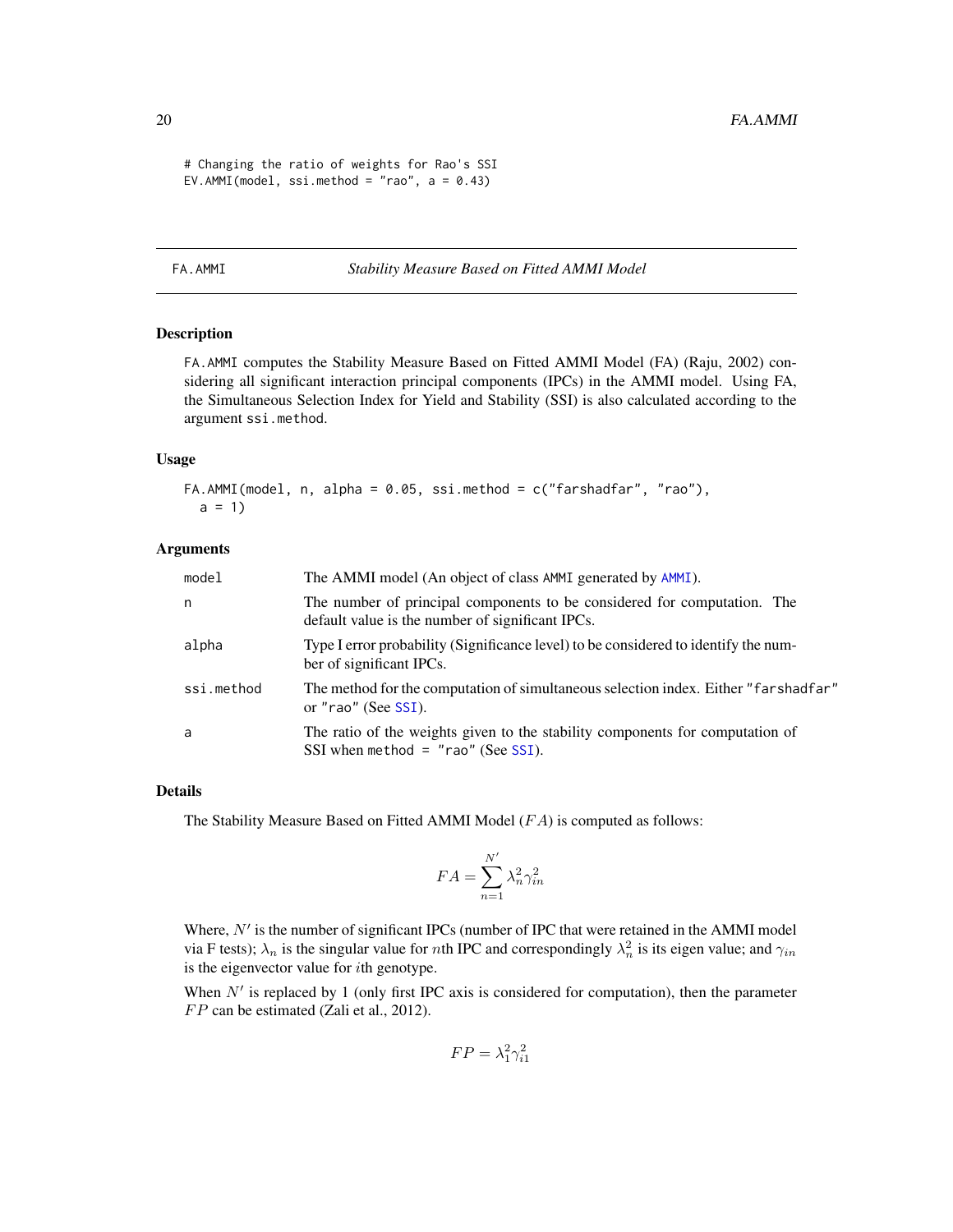<span id="page-20-0"></span>When  $N'$  is replaced by 2 (only first two IPC axes are considered for computation), then the parameter B can be estimated (Zali et al., 2012).

$$
B = \sum_{n=1}^{2} \lambda_n^2 \gamma_{in}^2
$$

When  $N'$  is replaced by  $N$  (All the IPC axes are considered for computation), then the parameter estimated is equivalent to Wricke's ecovalence  $(W_{(AMMI)})$  (Wricke, 1962; Zali et al., 2012).

$$
W_{(AMMI)} = \sum_{n=1}^{N} \lambda_n^2 \gamma_{in}^2
$$

#### Value

A data frame with the following columns:

| FА    | The FA values.                                                               |
|-------|------------------------------------------------------------------------------|
| SSI   | The computed values of simultaneous selection index for yield and stability. |
| rFA   | The ranks of FA values.                                                      |
| rY    | The ranks of the mean yield of genotypes.                                    |
| means | The mean yield of the genotypes.                                             |
|       |                                                                              |

The names of the genotypes are indicated as the row names of the data frame.

#### References

Wricke G (1962). "On a method of understanding the biological diversity in field research." *Zeitschrift fur Pflanzenzuchtung*, 47, 92–146.

Raju BMK (2002). "A study on AMMI model and its biplots." *Journal of the Indian Society of Agricultural Statistics*, 55(3), 297–322.

Zali H, Farshadfar E, Sabaghpour SH, Karimizadeh R (2012). "Evaluation of genotype  $\times$  environment interaction in chickpea using measures of stability from AMMI model." *Annals of Biological Research*, 3(7), 3126–3136. <http://eprints.icrisat.ac.in/id/eprint/7173>.

#### See Also

[AMMI](#page-0-0), [SSI](#page-30-1)

```
library(agricolae)
data(plrv)
# AMMI model
model <- with(plrv, AMMI(Locality, Genotype, Rep, Yield, console = FALSE))
```

```
# ANOVA
```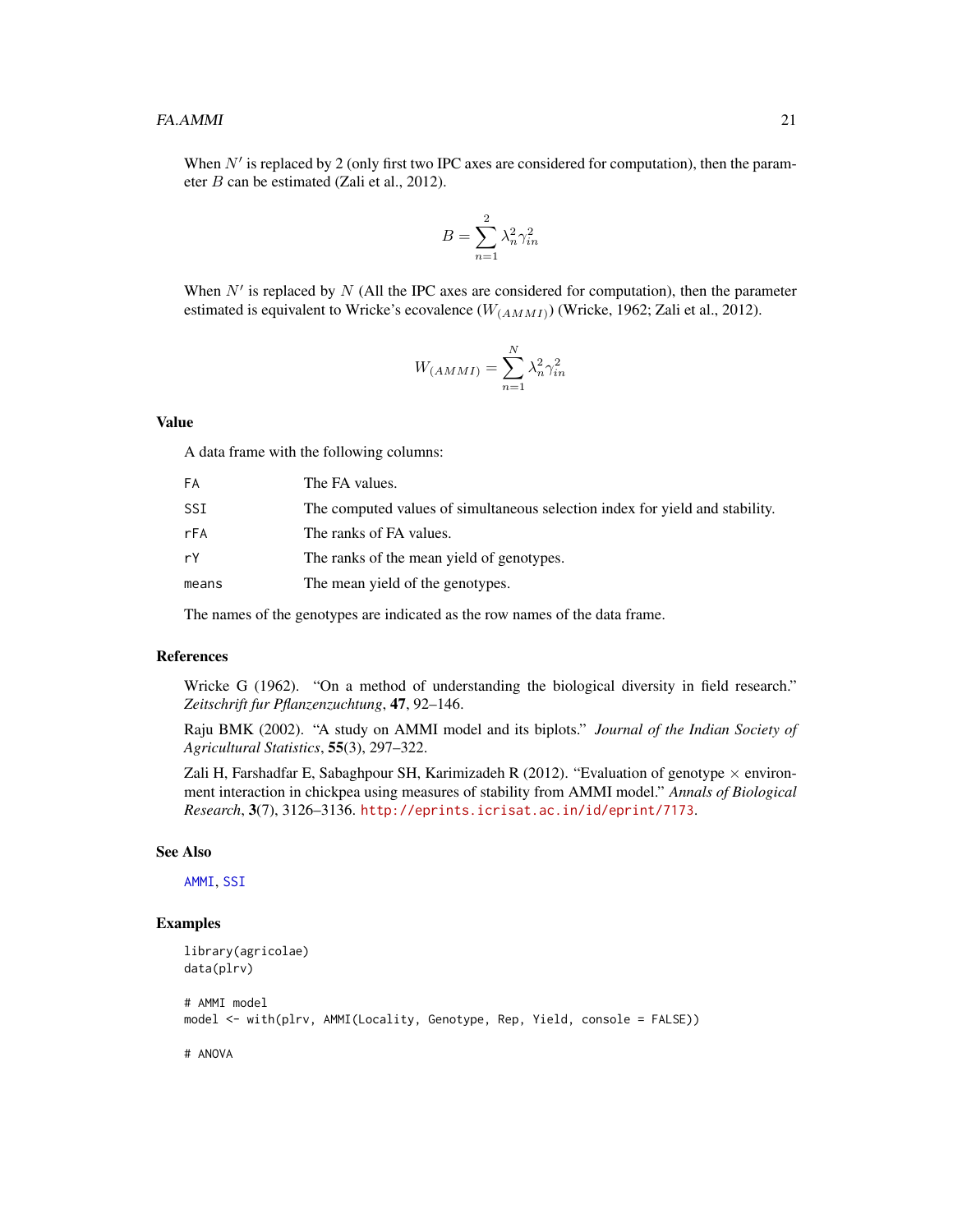```
model$ANOVA
# IPC F test
model$analysis
# Mean yield and IPC scores
model$biplot
# G*E matrix (deviations from mean)
array(model$genXenv, dim(model$genXenv), dimnames(model$genXenv))
# With default n (N') and default ssi.method (farshadfar)
FA.AMMI(model)
# With n = 4 and default ssi.method (farshadfar)
FA.AMMI(model, n = 4)
# With default n (N') and ssi.method = "rao"
FA.AMMI(model, ssi.method = "rao")
# Changing the ratio of weights for Rao's SSI
FA.AMMI(model, ssi.method = "rao", a = 0.43)
```
MASI.AMMI *Modified AMMI Stability Index*

# Description

MASI.AMMI computes the Modified AMMI Stability Index (MASI) from a modified formula of AMMI Stability Index (ASI) (Jambhulkar et al., 2014; Jambhulkar et al., 2015; Jambhulkar et al., 2017). Unlike ASI, MASI calculates stability value considering all significant interaction principal components (IPCs) in the AMMI model. Using MASI, the Simultaneous Selection Index for Yield and Stability (SSI) is also calculated according to the argument ssi.method.

#### Usage

```
MASI.AMMI(model, n, alpha = 0.05, ssi.method = c("farshadfar", "rao"),
 a = 1
```
#### Arguments

| model | The AMMI model (An object of class AMMI generated by AMMI).                                                                  |
|-------|------------------------------------------------------------------------------------------------------------------------------|
| n     | The number of principal components to be considered for computation. The<br>default value is the number of significant IPCs. |
| alpha | Type I error probability (Significance level) to be considered to identify the num-<br>ber of significant IPCs.              |

<span id="page-21-0"></span>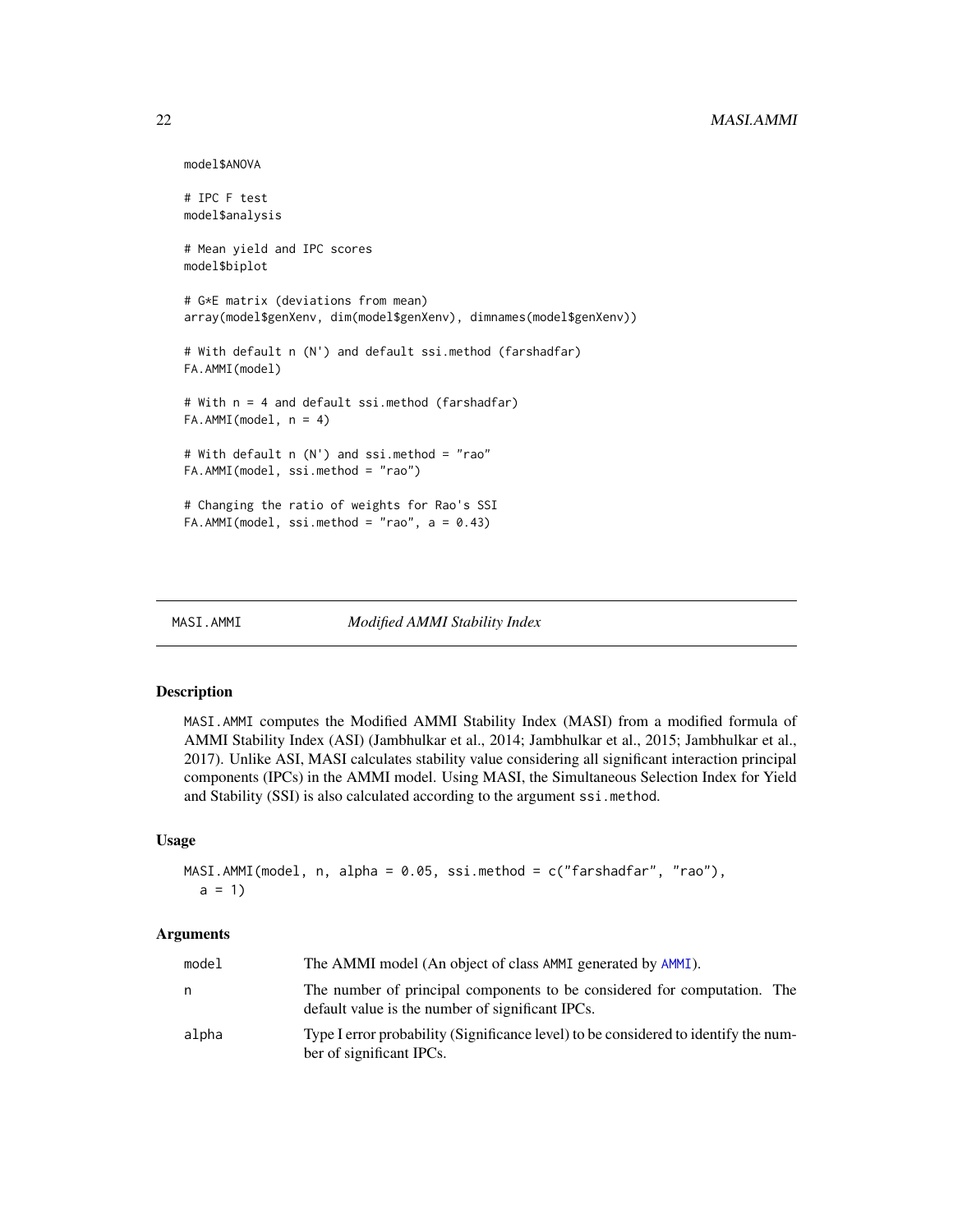<span id="page-22-0"></span>

| ssi.method | The method for the computation of simultaneous selection index. Either "farshadfar"<br>or "rao" (See SSI).            |
|------------|-----------------------------------------------------------------------------------------------------------------------|
| a          | The ratio of the weights given to the stability components for computation of<br>SSI when method $=$ "rao" (See SSI). |

# Details

The Modified AMMI Stability Index (MASI) is computed as follows:

$$
MASI = \sqrt{\sum_{n=1}^{N'} PC_n^2 \times \theta_n^2}
$$

Where,  $PC_n$  are the scores of nth IPC; and  $\theta_n$  is the percentage sum of squares explained by the nth principal component interaction effect.

# Value

A data frame with the following columns:

| MASI  | The MASI values.                                                             |
|-------|------------------------------------------------------------------------------|
| SSI   | The computed values of simultaneous selection index for yield and stability. |
| rMASI | The ranks of MASI values.                                                    |
| rY    | The ranks of the mean yield of genotypes.                                    |
| means | The mean yield of the genotypes.                                             |

The names of the genotypes are indicated as the row names of the data frame.

# References

Jambhulkar NN, Bose LK, Singh ON (2014). "AMMI stability index for stability analysis." In Mohapatra T (ed.), *CRRI Newsletter, January-March 2014*, volume 35(1), 15. Central Rice Research Institute, Cuttack, Orissa. [http://www.crri.nic.in/CRRI\\_newsletter/crnl\\_jan\\_mar\\_](http://www.crri.nic.in/CRRI_newsletter/crnl_jan_mar_14_web.pdf) [14\\_web.pdf](http://www.crri.nic.in/CRRI_newsletter/crnl_jan_mar_14_web.pdf).

Jambhulkar NN, Bose LK, Pande K, Singh ON (2015). "Genotype by environment interaction and stability analysis in rice genotypes." *Ecology, Environment and Conservation*, 21(3), 1427–1430. [http://www.envirobiotechjournals.com/article\\_abstract.php?aid=6346&iid=200&jid=3](http://www.envirobiotechjournals.com/article_abstract.php?aid=6346&iid=200&jid=3).

Jambhulkar NN, Rath NC, Bose LK, Subudhi H, Biswajit M, Lipi D, Meher J (2017). "Stability analysis for grain yield in rice in demonstrations conducted during rabi season in India." *Oryza*, 54(2), 236–240. doi: [10.5958/22495266.2017.00030.3.](https://doi.org/10.5958/2249-5266.2017.00030.3)

# See Also

[AMMI](#page-0-0), [ASI.AMMI](#page-7-1), [SSI](#page-30-1)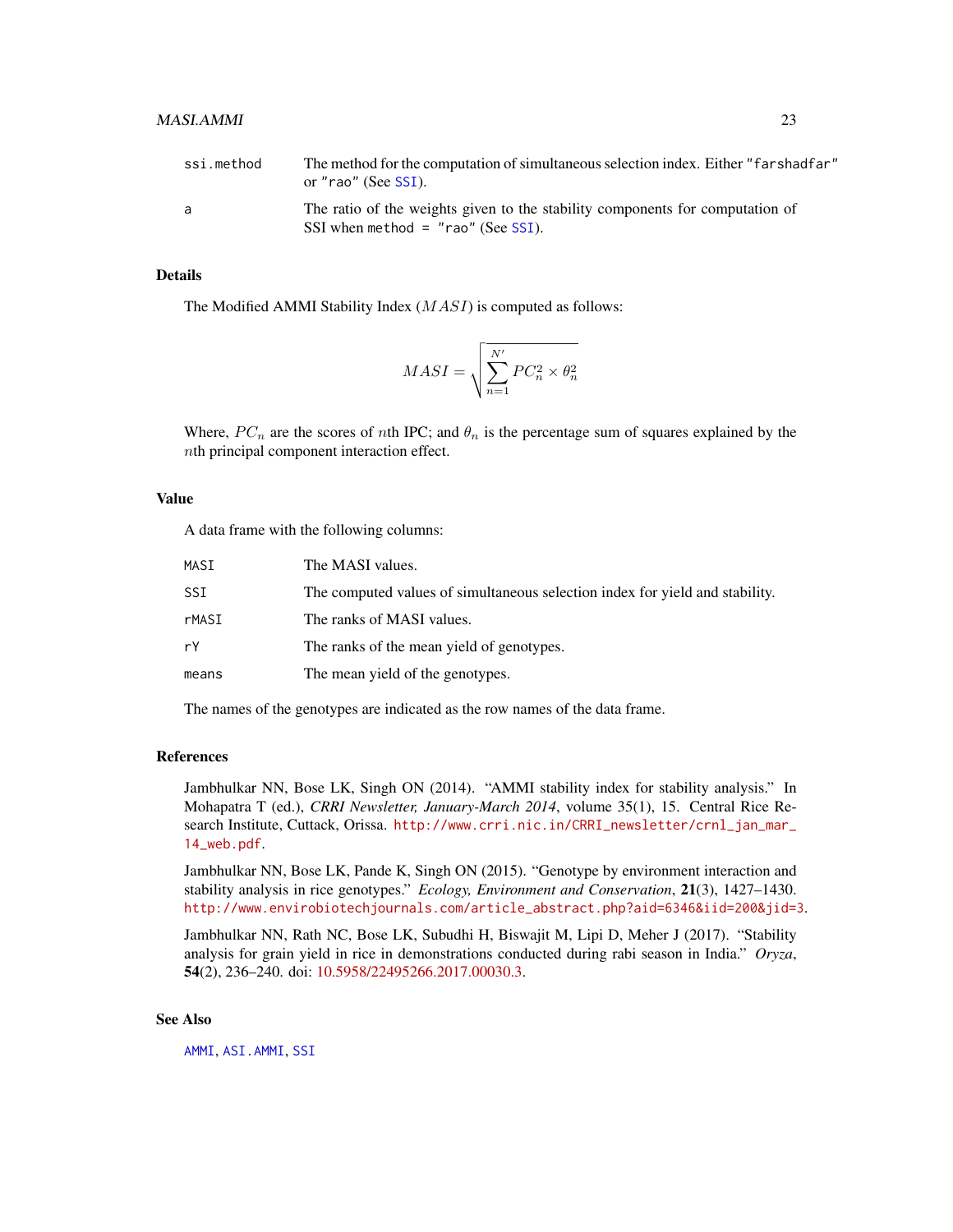# <span id="page-23-0"></span>24 MASV.AMMI

#### Examples

```
library(agricolae)
data(plrv)
# AMMI model
model <- with(plrv, AMMI(Locality, Genotype, Rep, Yield, console = FALSE))
# ANOVA
model$ANOVA
# IPC F test
model$analysis
# Mean yield and IPC scores
model$biplot
# G*E matrix (deviations from mean)
array(model$genXenv, dim(model$genXenv), dimnames(model$genXenv))
# With default n (N') and default ssi.method (farshadfar)
MASI.AMMI(model)
# With n = 4 and default ssi.method (farshadfar)
MASI.AMMI(model, n = 4)
# With default n (N') and ssi.method = "rao"
MASI.AMMI(model, ssi.method = "rao")
# Changing the ratio of weights for Rao's SSI
MASI.AMMI(model, ssi.method = "rao", a = 0.43)
# ASI.AMMI same as MASI.AMMI with n = 2
a <- ASI.AMMI(model)
b \leftarrow \text{MASI.AMMI}(\text{model}, n = 2)identical(a$ASI, b$MASI)
```
<span id="page-23-1"></span>MASV.AMMI *Modified AMMI Stability Value*

#### Description

MASV.AMMI computes the Modified AMMI Stability Value (MASV) (Zali et al., 2012; Please see Note) from a modified formula of AMMI Stability Value (ASV) (Purchase et al. 1997). This formula calculates AMMI stability value considering all significant interaction principal components (IPCs) in the AMMI model. Using MASV, the Simultaneous Selection Index for Yield and Stability (SSI) is also calculated according to the argument ssi.method.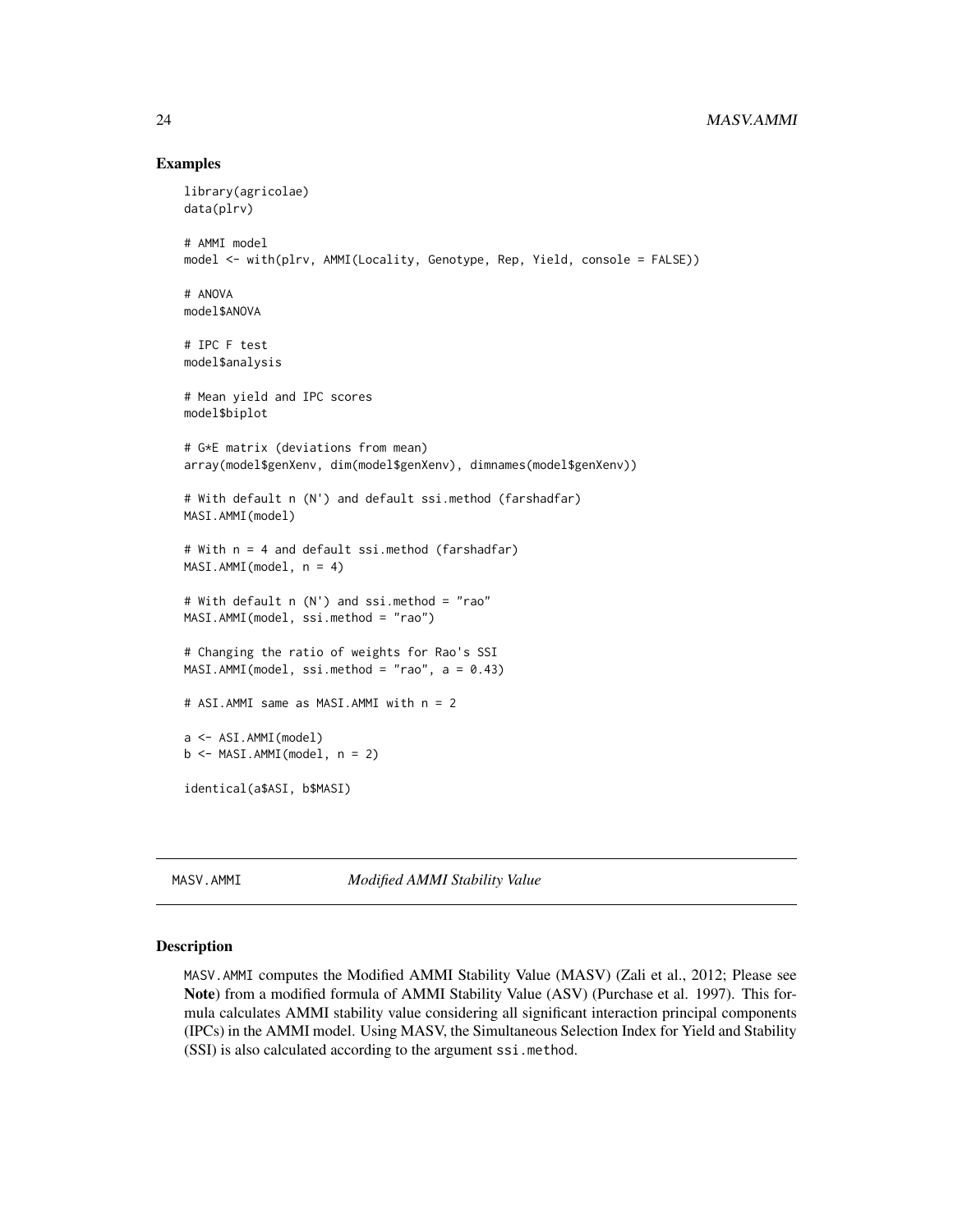# <span id="page-24-0"></span>MASV.AMMI 25

#### Usage

```
MASV.AMMI(model, n, alpha = 0.05, ssi.method = c("farshadfar", "rao"),
 a = 1
```
# Arguments

| model      | The AMMI model (An object of class AMMI generated by AMMI).                                                                  |
|------------|------------------------------------------------------------------------------------------------------------------------------|
| n          | The number of principal components to be considered for computation. The<br>default value is the number of significant IPCs. |
| alpha      | Type I error probability (Significance level) to be considered to identify the num-<br>ber of significant IPCs.              |
| ssi.method | The method for the computation of simultaneous selection index. Either "farshadfar"<br>or "rao" (See SSI).                   |
| a          | The ratio of the weights given to the stability components for computation of<br>SSI when method = $"$ rao" (See SSI).       |

# Details

The Modified AMMI Stability Value  $(MASV)$  is computed as follows:

$$
MASV = \sqrt{\sum_{n=1}^{N'-1} \left( \frac{SSIPC_n}{SSIPC_{n+1}} \times PC_n \right)^2 + \left( PC_{N'} \right)^2}
$$

Where,  $SSIPC_1$ ,  $SSIPC_2$ ,  $\cdots$ ,  $SSIPC_n$  are the sum of squares of the 1st, 2nd, ..., and nth IPC; and  $PC_1$ ,  $PC_2$ ,  $\cdots$ ,  $PC_n$  are the scores of 1st, 2nd, ..., and nth IPC.

# Value

A data frame with the following columns:

| MASV         | The MASV values.                                                             |
|--------------|------------------------------------------------------------------------------|
| SSI          | The computed values of simultaneous selection index for yield and stability. |
| <b>rMASV</b> | The ranks of MASV values.                                                    |
| rY           | The ranks of the mean yield of genotypes.                                    |
| means        | The mean yield of the genotypes.                                             |

The names of the genotypes are indicated as the row names of the data frame.

#### Note

In Zali et al., (2012), the formula for both AMMI stability value (ASV) was found to be erroneous, when compared with the original publications (Purchase 1997; Purchase et al., 1999; Purchase et al., 2000).

ASV (Zali et al., 2012)

$$
ASV = \sqrt{\left(\frac{SSIPC_1}{SSIPC_2}\right) \times (PC_1)^2 + (PC_2)^2}
$$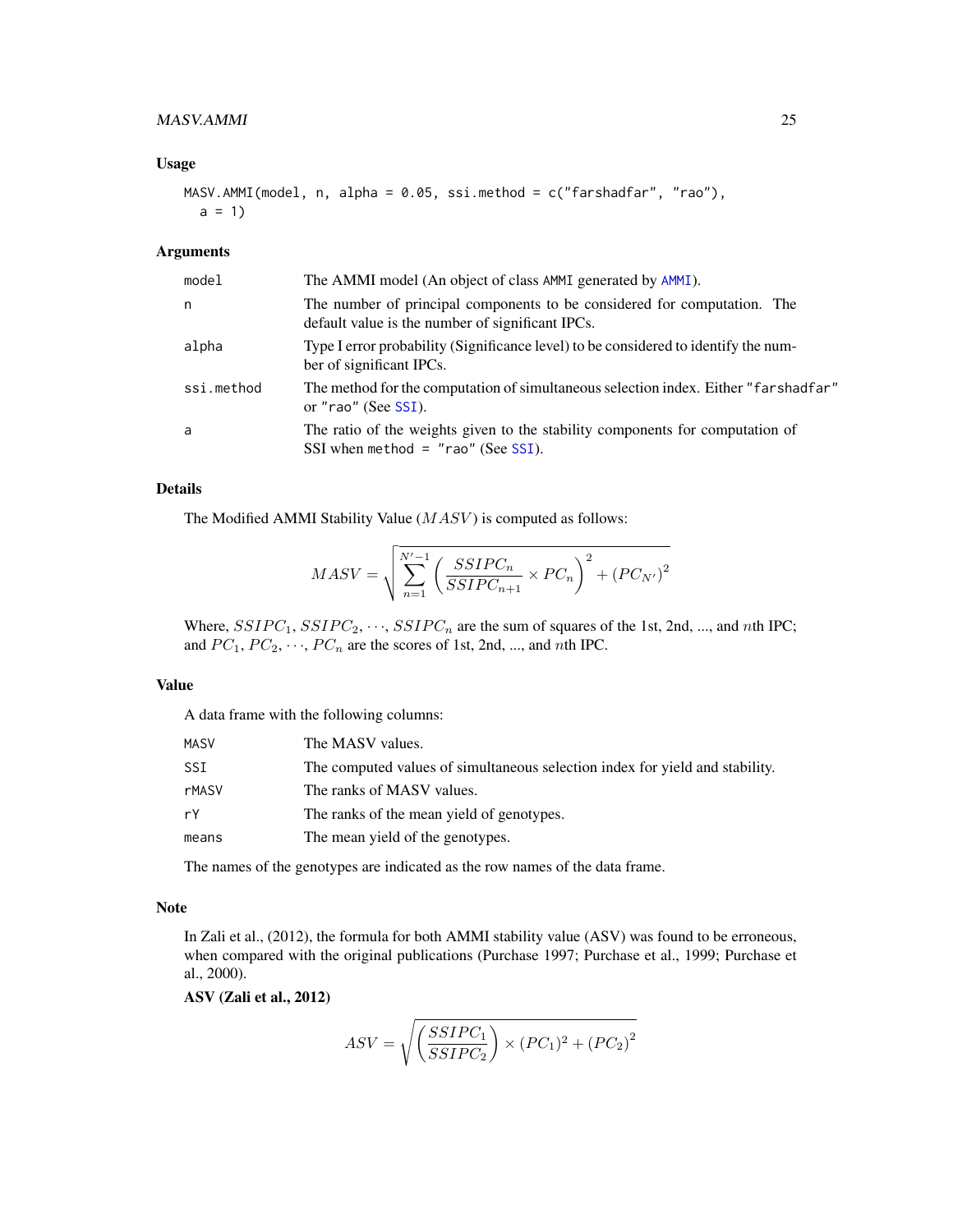<span id="page-25-0"></span>ASV (Purchase 1997; Purchase et al., 1999; Purchase et al., 2000)

$$
ASV = \sqrt{\left(\frac{SSIPC_1}{SSIDC_2} \times PC_1\right)^2 + \left(PC_2\right)^2}
$$

The authors believe that the proposed Modified AMMI stability value (MASV) in Zali et al., (2012) is also erroneous and have implemented the corrected one in MASV.AMMI.

MASV (Zali et al., 2012)

$$
MASV = \sqrt{\sum_{n=1}^{N'-1} \left( \frac{SSIPC_n}{SSIPC_{n+1}} \right) \times \left( PC_n \right)^2 + \left( PC_{N'} \right)^2}
$$

# References

Purchase JL (1997). *Parametric Analysis to Describe Genotype* × *Environment Interaction and Yield Stability in Winter Wheat*. Ph.D. Thesis, University of the Orange Free State. [http://](http://scholar.ufs.ac.za:8080/xmlui/handle/11660/1966) [scholar.ufs.ac.za:8080/xmlui/handle/11660/1966](http://scholar.ufs.ac.za:8080/xmlui/handle/11660/1966).

Purchase JL, Hatting H, van Deventer CS (1999). "The use of the AMMI model and AMMI stability value to describe genotype x environment interaction and yield stability in winter wheat (*Triticum aestivum* L.)." In *Proceedings of the Tenth Regional Wheat Workshop for Eastern, Central and Southern Africa, 14-18 September 1998*. University of Stellenbosch, South Africa.

Purchase JL, Hatting H, van Deventer CS (2000). "Genotype  $\times$  environment interaction of winter wheat (*Triticum aestivum* L.) in South Africa: II. Stability analysis of yield performance." *South African Journal of Plant and Soil*, 17(3), 101–107. doi: [10.1080/02571862.2000.10634878.](https://doi.org/10.1080/02571862.2000.10634878)

Zali H, Farshadfar E, Sabaghpour SH, Karimizadeh R (2012). "Evaluation of genotype  $\times$  environment interaction in chickpea using measures of stability from AMMI model." *Annals of Biological Research*, 3(7), 3126–3136. <http://eprints.icrisat.ac.in/id/eprint/7173>.

#### See Also

[AMMI](#page-0-0), [index.AMMI](#page-0-0), [SSI](#page-30-1)

#### Examples

```
library(agricolae)
data(plrv)
```
# AMMI model model <- with(plrv, AMMI(Locality, Genotype, Rep, Yield, console = FALSE))

# ANOVA model\$ANOVA

# IPC F test model\$analysis

# Mean yield and IPC scores model\$biplot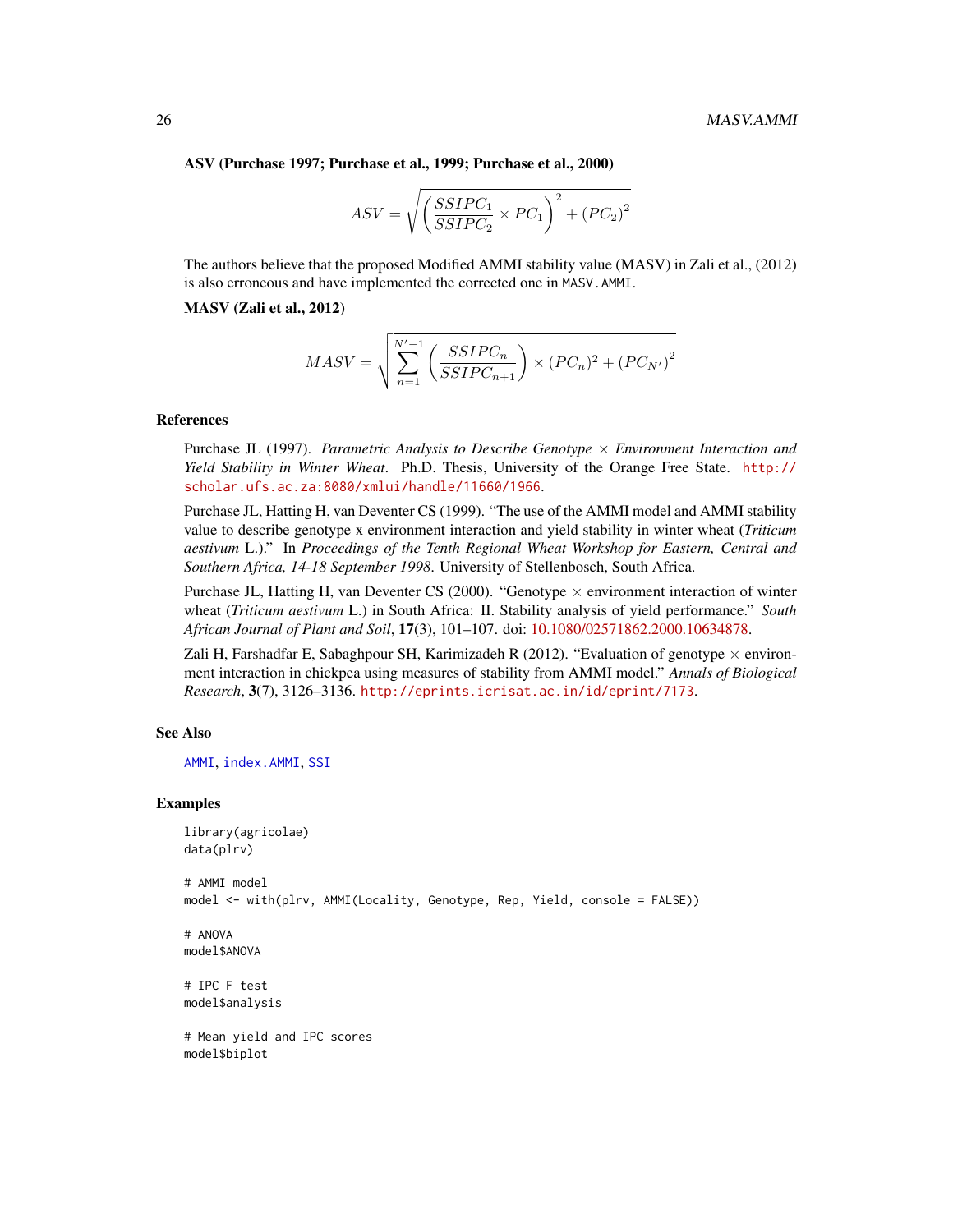#### <span id="page-26-0"></span>rankdf **27**

```
# G*E matrix (deviations from mean)
array(model$genXenv, dim(model$genXenv), dimnames(model$genXenv))
# With default n (N') and default ssi.method (farshadfar)
MASV.AMMI(model)
# With n = 4 and default ssi.method (farshadfar)
MASV.AMMI(model, n = 4)
# With default n (N') and ssi.method = "rao"
MASV.AMMI(model, ssi.method = "rao")
# Changing the ratio of weights for Rao's SSI
MASV.AMMI(model, ssi.method = "rao", a = 0.43)
```
# rankdf *Ranks in a data.frame*

# Description

Ranks in a data.frame

# Usage

```
rankdf(df, increasing = NULL, decreasing = NULL, \ldots)
```
# Arguments

| df         | A data frame.                                                                             |
|------------|-------------------------------------------------------------------------------------------|
| increasing | A character vector of column names of the data frame to be ranked in increasing<br>order. |
| decreasing | A character vector of column names of the data frame to be ranked in decreasing<br>order. |
|            | Additional arguments to be passed on to rank().                                           |

### Value

A data frame with the ranks computed in the columns specified in arguments increasing and decreasing.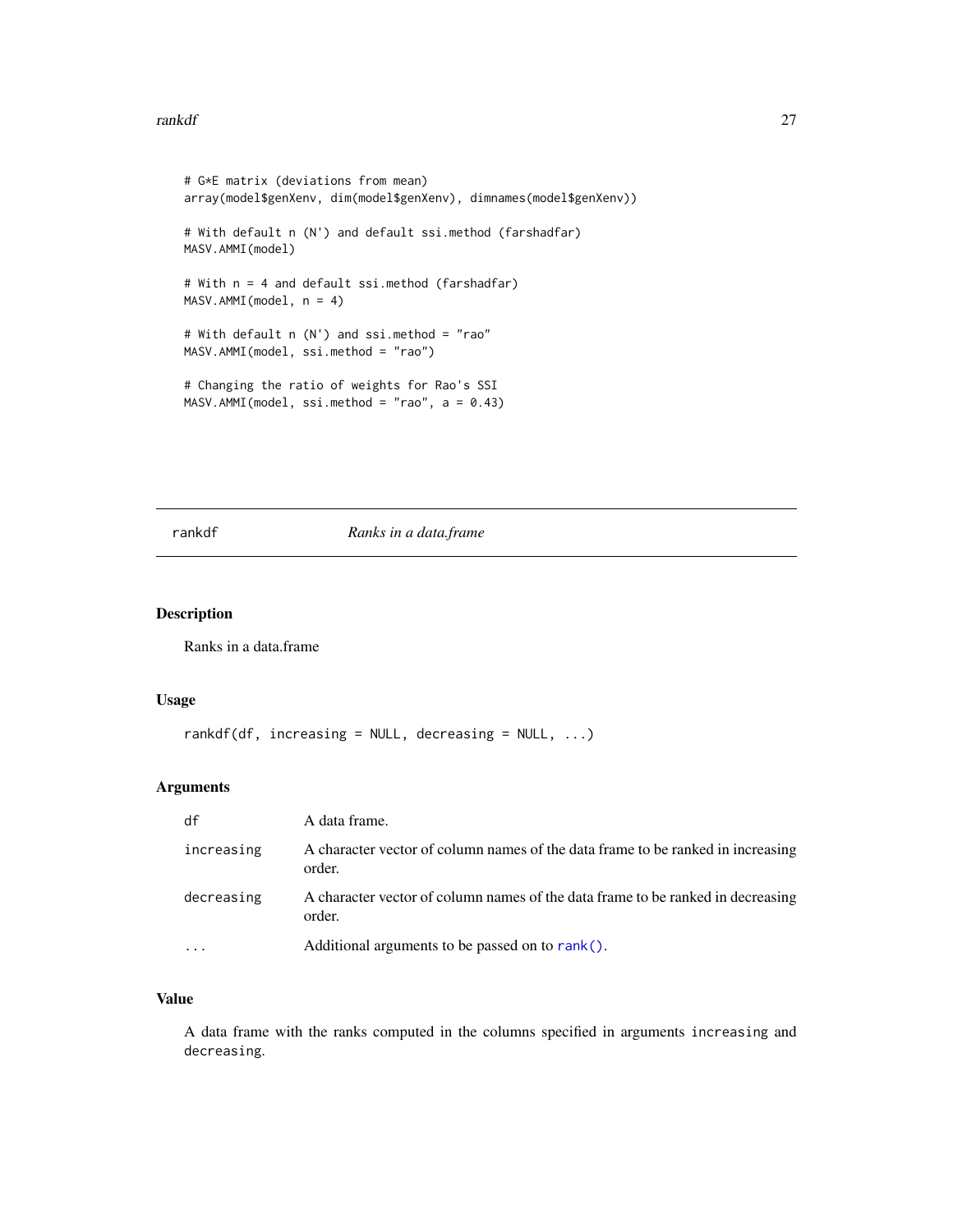# Examples

```
library(agricolae)
data(soil)
dec <- c("pH", "EC")
inc <- c("CaCO3", "MO", "CIC", "P", "K", "sand",
         "slime", "clay", "Ca", "Mg", "K2", "Na", "Al_H", "K_Mg", "Ca_Mg",
         "B", "Cu", "Fe", "Mn", "Zn")
soilrank <- rankdf(soil, increasing = inc, decreasing = dec)
soilrank
```
rankslopegraph *Rank Slopegraph*

# Description

Create a slopegraph or bump chart from a data frame of ranks.

#### Usage

```
rankslopegraph(df, names, group, force.grouping = TRUE, line.size = 1,
 line.alpha = 0.5, line.col = NULL, point.size = 1,
 point.alpha = 0.5, point.col = NULL, text.size = 2,
 legend.position = "bottom")
```
# Arguments

| df              | A data frame of records.                                                                                                                                                                                                   |
|-----------------|----------------------------------------------------------------------------------------------------------------------------------------------------------------------------------------------------------------------------|
| names           | The name of the column having the names of the records.                                                                                                                                                                    |
| group           | Optional. The name of the column with a grouping variable.                                                                                                                                                                 |
|                 | force grouping If TRUE, the column specified in the argument names will be considered as a<br>grouping variable for plotting the slopegraphs. (Each record will be represented<br>by a different colour). Default is TRUE. |
| line.size       | Size of lines plotted. Must be numeric.                                                                                                                                                                                    |
| line.alpha      | Transparency of lines plotted. Must be numeric.                                                                                                                                                                            |
| line.col        | Default is TRUE. Overrides colouring by force grouping argument.                                                                                                                                                           |
| point.size      | Size of points plotted. Must be numeric.                                                                                                                                                                                   |
| point.alpha     | Transparency of points plotted. Must be numeric.                                                                                                                                                                           |
| point.col       | Default is TRUE. Overrides colouring by force.grouping argument.                                                                                                                                                           |
| text.size       | Size of text annotations plotted. Must be numeric.                                                                                                                                                                         |
| legend.position |                                                                                                                                                                                                                            |
|                 | $\mathbf{D}$ . The case of $\mathbf{I}$ is a set of $\mathbf{I}$ is a set of $\mathbf{I}$ is a set of $\mathbf{I}$ is a set of $\mathbf{I}$                                                                                |

Position of the legend in the plot.

<span id="page-27-0"></span>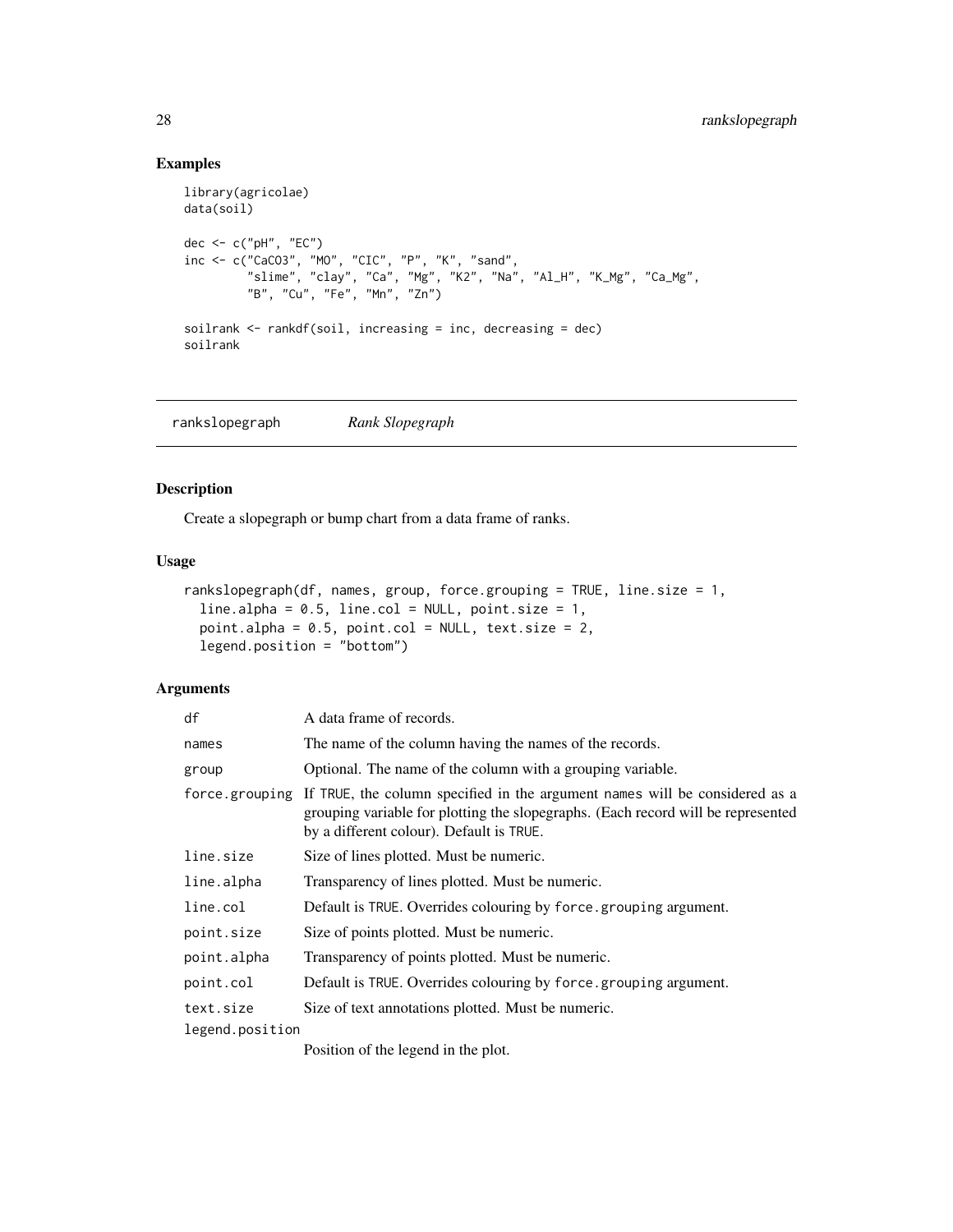#### <span id="page-28-0"></span>SIPC.AMMI 29

# Value

The slopegraph as a ggplot2 grob.

#### References

Tufte ER (1986). *The Visual Display of Quantitative Information*. Graphics Press, Cheshire, CT, USA. ISBN 0-9613921-0-X.

#### Examples

```
library(agricolae)
data(soil)
dec <- c("pH", "EC")
inc <- c("CaCO3", "MO", "CIC", "P", "K", "sand",
         "slime", "clay", "Ca", "Mg", "K2", "Na", "Al_H", "K_Mg", "Ca_Mg",
         "B", "Cu", "Fe", "Mn", "Zn")
soilrank \leq rankdf(soil, increasing = inc, decreasing = dec)
soilrank
soilslopeg <- rankslopegraph(soilrank, names = "place")
soilslopeg
```
<span id="page-28-1"></span>SIPC.AMMI *Sums of the Absolute Value of the IPC Scores*

#### Description

SIPC.AMMI computes the Sums of the Absolute Value of the IPC Scores (ASI) (Sneller et al., 1997) considering all significant interaction principal components (IPCs) in the AMMI model. Using SIPC, the Simultaneous Selection Index for Yield and Stability (SSI) is also calculated according to the argument ssi.method.

# Usage

```
SIPC.AMMI(model, n, alpha = 0.05, ssi.method = c("farshadfar", "rao"),
  a = 1
```
# Arguments

| model      | The AMMI model (An object of class AMMI generated by AMMI).                                                                  |
|------------|------------------------------------------------------------------------------------------------------------------------------|
| n          | The number of principal components to be considered for computation. The<br>default value is the number of significant IPCs. |
| alpha      | Type I error probability (Significance level) to be considered to identify the num-<br>ber of significant IPCs.              |
| ssi.method | The method for the computation of simultaneous selection index. Either "farshadfar"<br>or "rao" (See SSI).                   |
| a          | The ratio of the weights given to the stability components for computation of<br>SSI when method = $"$ rao" (See SSI).       |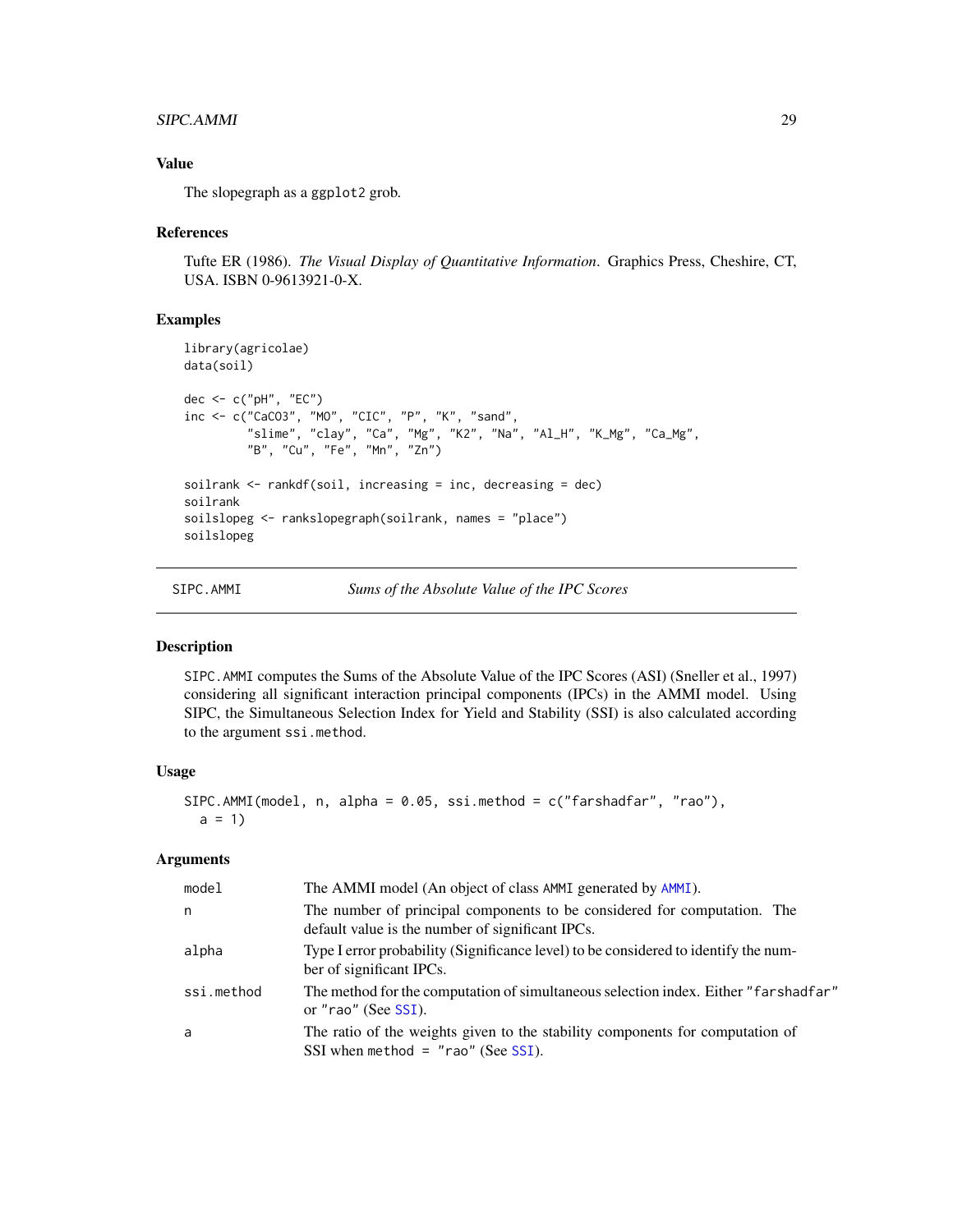# <span id="page-29-0"></span>Details

The Sums of the Absolute Value of the IPC Scores  $(SIPC)$  is computed as follows:

$$
SIPC = \sum_{n=1}^{N'} \left| \lambda_n^{0.5} \gamma_{in} \right|
$$

OR

$$
SIPC = \sum_{n=1}^{N'} |PC_n|
$$

Where,  $N'$  is the number of significant IPCs (number of IPC that were retained in the AMMI model via F tests);  $\lambda_n$  is the singular value for *n*th IPC and correspondingly  $\lambda_n^2$  is its eigen value;  $\gamma_{in}$  is the eigenvector value for ith genotype; and  $PC_1$ ,  $PC_2$ ,  $\cdots$ ,  $PC_n$  are the scores of 1st, 2nd, ..., and nth IPC.

The closer the SIPC scores are to zero, the more stable the genotypes are across test environments.

#### Value

A data frame with the following columns:

| SIPC  | The SIPC values.                                                             |
|-------|------------------------------------------------------------------------------|
| SSI   | The computed values of simultaneous selection index for yield and stability. |
| rSIPC | The ranks of SIPC values.                                                    |
| rY    | The ranks of the mean yield of genotypes.                                    |
| means | The mean yield of the genotypes.                                             |

The names of the genotypes are indicated as the row names of the data frame.

#### References

Sneller CH, Kilgore-Norquest L, Dombek D (1997). "Repeatability of yield stability statistics in soybean." *Crop Science*, 37(2), 383–390. doi: [10.2135/cropsci1997.0011183X003700020013x.](https://doi.org/10.2135/cropsci1997.0011183X003700020013x)

#### See Also

[AMMI](#page-0-0), [SSI](#page-30-1)

```
library(agricolae)
data(plrv)
# AMMI model
model <- with(plrv, AMMI(Locality, Genotype, Rep, Yield, console = FALSE))
```

```
# ANOVA
```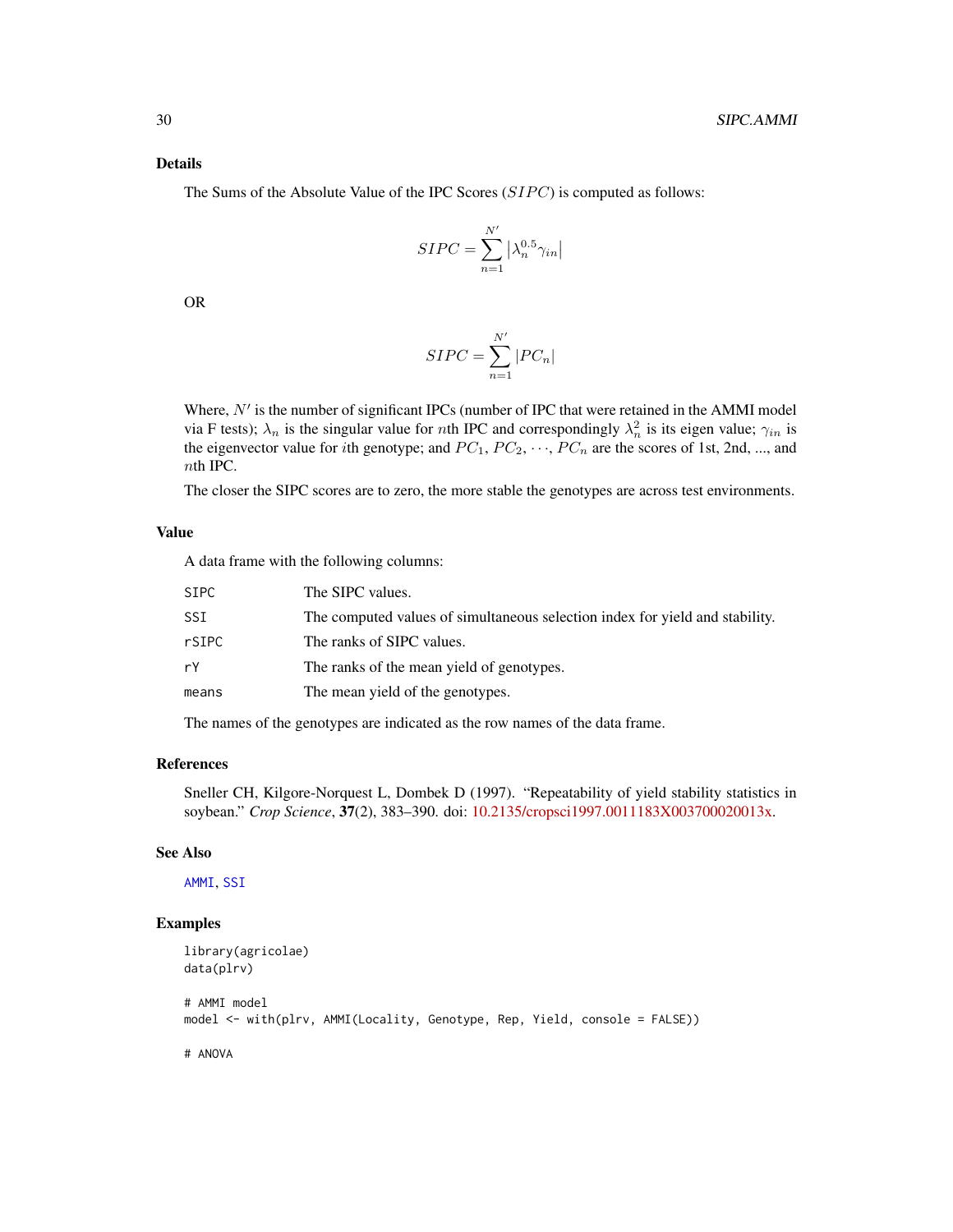<span id="page-30-0"></span> $SSI$  31

```
model$ANOVA
# IPC F test
model$analysis
# Mean yield and IPC scores
model$biplot
# G*E matrix (deviations from mean)
array(model$genXenv, dim(model$genXenv), dimnames(model$genXenv))
# With default n (N') and default ssi.method (farshadfar)
SIPC.AMMI(model)
# With n = 4 and default ssi.method (farshadfar)
SIPC.AMMI(model, n = 4)
# With default n (N') and ssi.method = "rao"
SIPC.AMMI(model, ssi.method = "rao")
# Changing the ratio of weights for Rao's SSI
SIPC.AMMI(model, ssi.method = "rao", a = 0.43)
```
<span id="page-30-1"></span>

# SSI *Simultaneous Selection Indices for Yield and Stability*

# Description

SSI computes the Simultaneous Selection Index for Yield and Stability (SSI) according to the methods specified in the argument method.

# Usage

SSI(y, sp, gen, method =  $c("farshadfar", "rao"), a = 1)$ 

# Arguments

| У      | A numeric vector of the mean yield/performance of genotypes.                                                                      |
|--------|-----------------------------------------------------------------------------------------------------------------------------------|
| sp     | A numeric vector of the stability parameter/index of the genotypes.                                                               |
| gen    | A character vector of the names of the genotypes.                                                                                 |
| method | The method for the computation of simultaneous selection index. Either "farshadfar"<br>or "rao" (See Details).                    |
| a      | The ratio of the weights given to the stability components for computation of<br>SSI when method $=$ "rao" (See <b>Details</b> ). |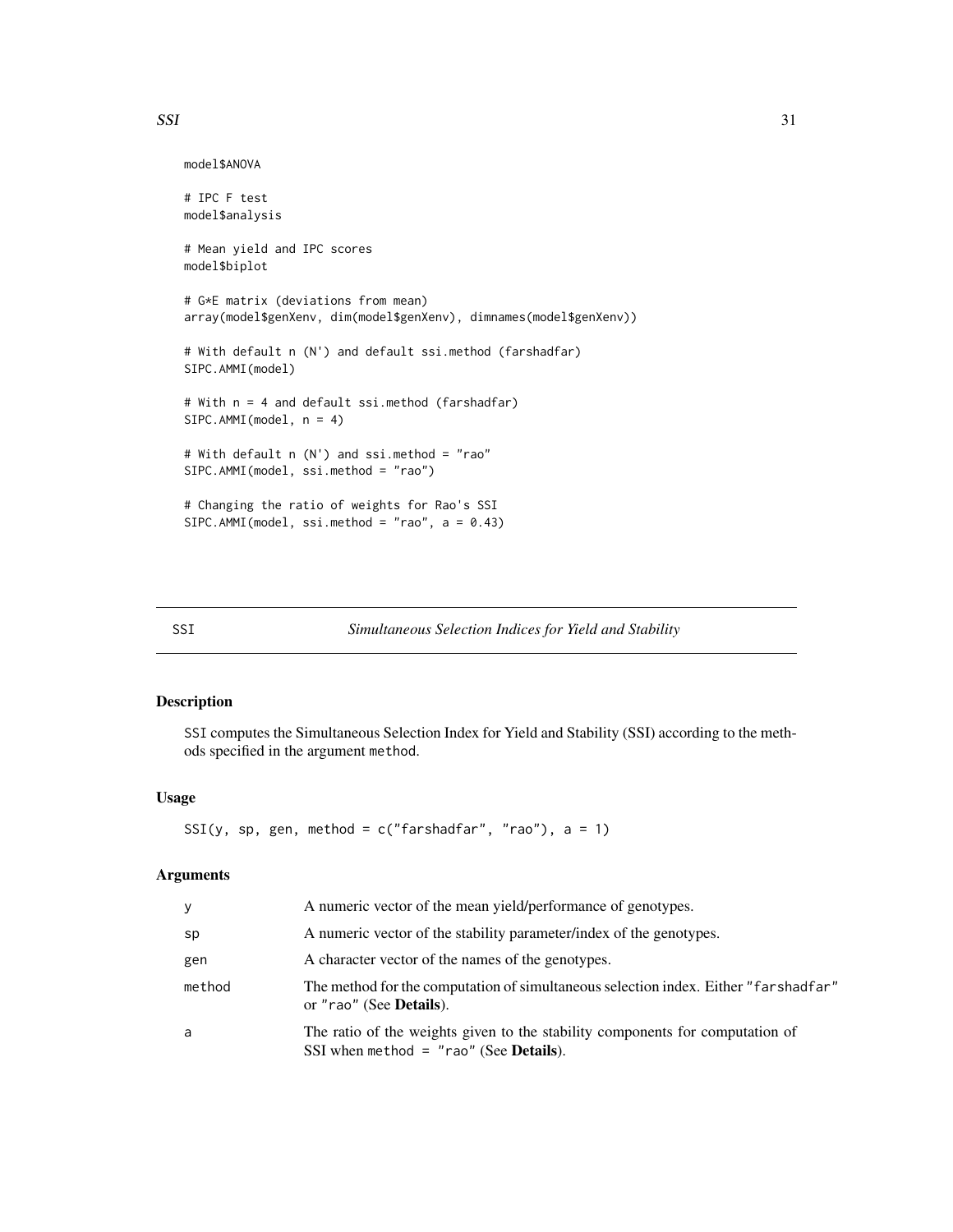#### Details

The SSI according to Rao and Prabhakaran (2005)  $(I_i)$  is computed as follows:

$$
I_i = \frac{\overline{Y}_i}{\overline{Y}_{..}} + \alpha \frac{\frac{1}{SP_i}}{\frac{1}{T} \sum_{i=1}^{T} \frac{1}{SP_i}}
$$

Where  $SP_i$  is the stability measure of the *i*th genotype under AMMI procedure;  $Y_i$  is mean performance of *i*th genotype; Y<sub>n</sub> is the overall mean; T is the number of genotypes under test and  $\alpha$  is the ratio of the weights given to the stability components  $(w_2)$  and yield  $(w_1)$  with a restriction that  $w_1 + w_2 = 1$ . The weights can be specified as required.

| $\alpha$ | $w_1$ | W2  |
|----------|-------|-----|
| 1.00     | 0.5   | 0.5 |
| 0.67     | 0.6   | 0.4 |
| 0.43     | 0.7   | 0.3 |
| 0.25     | 0.8   | 0.2 |

The SSI proposed by Farshadfar (2008) is called the Genotype stability index  $(GSI)$  or Yield stability index  $(YSI)$  (Farshadfar et al., 2011) and is computed by summation of the ranks of the stability index/parameter and the ranks of the mean yields.

$$
GSI = YSI = R_{SP} + R_Y
$$

Where,  $R_{SP}$  is the stability parameter/index rank of the genotype and  $R_Y$  is the mean yield rank of the genotype.

#### Value

A data frame with the following columns:

| SΡ    | The stability parameter values.                                              |
|-------|------------------------------------------------------------------------------|
| SSI   | The computed values of simultaneous selection index for yield and stability. |
| rSP   | The ranks of the stability parameter.                                        |
| rY    | The ranks of the mean yield of genotypes.                                    |
| means | The mean yield of the genotypes.                                             |
|       |                                                                              |

The names of the genotypes are indicated as the row names of the data frame.

#### References

Rao AR, Prabhakaran VT (2005). "Use of AMMI in simultaneous selection of genotypes for yield and stability." *Journal of the Indian Society of Agricultural Statistics*, 59, 76–82.

Farshadfar E (2008). "Incorporation of AMMI stability value and grain yield in a single nonparametric index (GSI) in bread wheat." *Pakistan Journal of biological sciences*, 11(14), 1791.

Farshadfar E, Mahmodi N, Yaghotipoor A (2011). "AMMI stability value and simultaneous estimation of yield and yield stability in bread wheat (*Triticum aestivum* L.)." *Australian Journal of Crop Science*, 5(13), 1837–1844.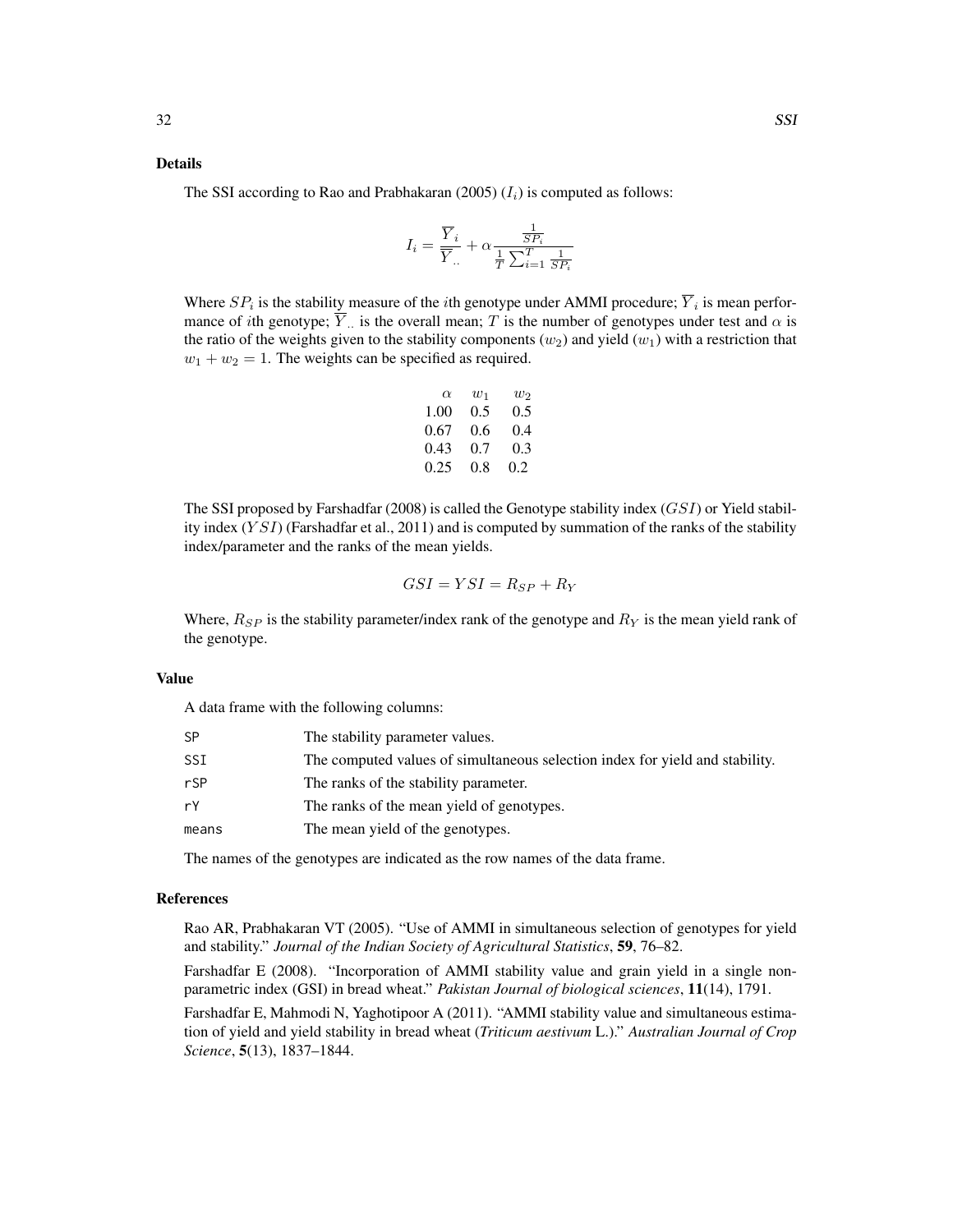#### <span id="page-32-0"></span>za.*AMMI* 33

#### See Also

[AMGE.AMMI](#page-1-1), [ASI.AMMI](#page-7-1), [ASTAB.AMMI](#page-9-1), [AVAMGE.AMMI](#page-11-1), [DA.AMMI](#page-13-1), [DZ.AMMI](#page-15-1), [EV.AMMI](#page-17-1), [FA.AMMI](#page-19-1), [MASV.AMMI](#page-23-1), [SIPC.AMMI](#page-28-1), [ZA.AMMI](#page-32-1)

#### Examples

```
library(agricolae)
data(plrv)
model <- with(plrv, AMMI(Locality, Genotype, Rep, Yield, console=FALSE))
yield <- aggregate(model$means$Yield, by= list(model$means$GEN),
               FUN=mean, na.rm=TRUE)[,2]
stab <- DZ.AMMI(model)$DZ
genotypes <- rownames(DZ.AMMI(model))
# With default ssi.method (farshadfar)
SSI(y = yield, sp = stab, gen = genotypes)# With ssi.method = "rao"
SSI(y = yield, sp = stab, gen = genotypes, method = "rao")# Changing the ratio of weights for Rao's SSI
SSI(y = yield, sp = stab, gen = genotypes, method = "rao", a = 0.43)
```
<span id="page-32-1"></span>

ZA.AMMI *Absolute Value of the Relative Contribution of IPCs to the Interaction*

# **Description**

ZA.AMMI computes the Absolute Value of the Relative Contribution of IPCs to the Interaction (Za) (Zali, 2012) considering all significant interaction principal components (IPCs) in the AMMI model. Using Za, the Simultaneous Selection Index for Yield and Stability (SSI) is also calculated according to the argument ssi.method.

#### Usage

```
ZA.AMMI(model, n, alpha = 0.05, ssi.method = c("farshadfar", "rao"),a = 1
```
#### Arguments

| model | The AMMI model (An object of class AMMI generated by AMMI).                                                                  |
|-------|------------------------------------------------------------------------------------------------------------------------------|
| n     | The number of principal components to be considered for computation. The<br>default value is the number of significant IPCs. |
| alpha | Type I error probability (Significance level) to be considered to identify the num-<br>ber of significant IPCs.              |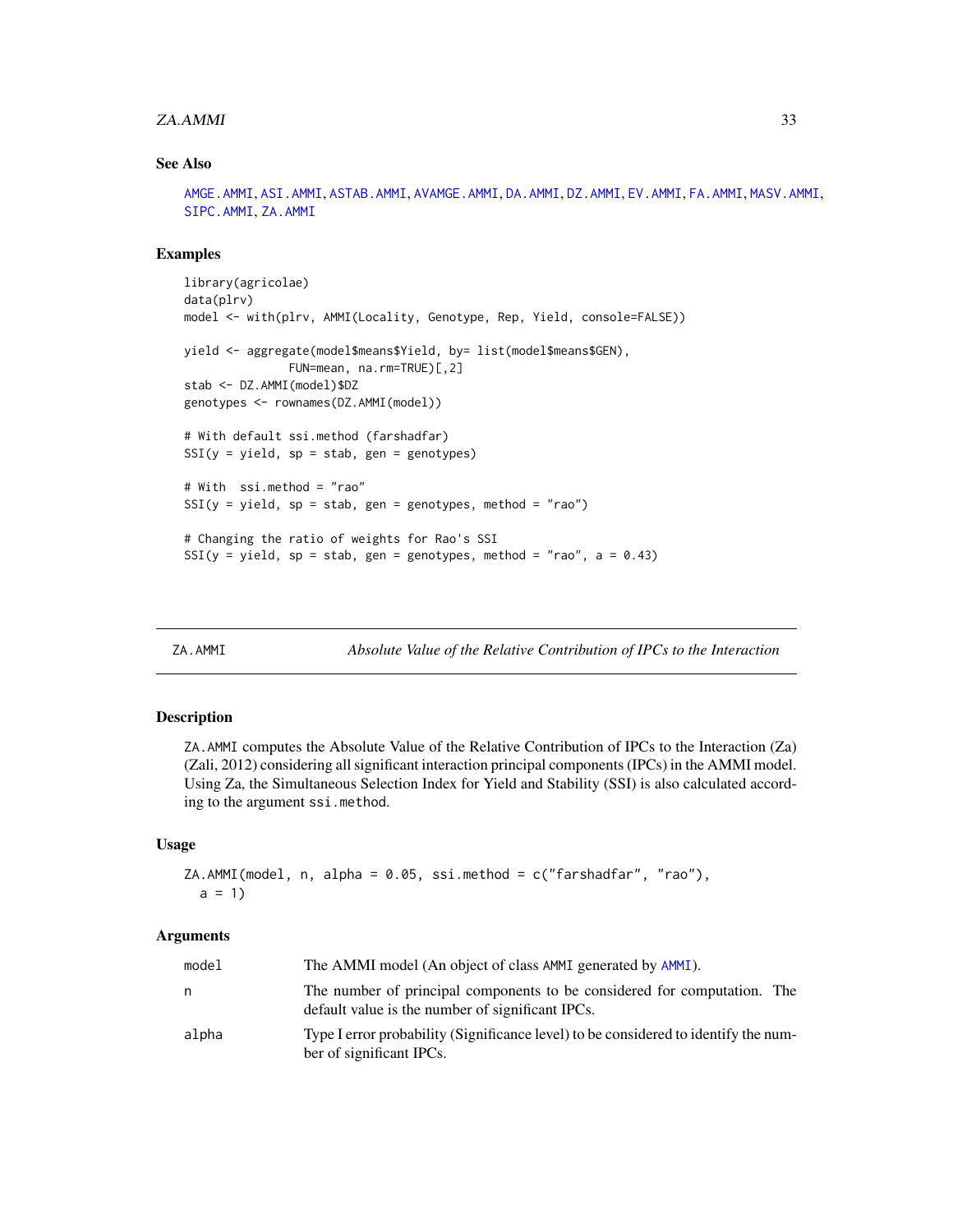<span id="page-33-0"></span>

| ssi.method | The method for the computation of simultaneous selection index. Either "farshadfar"<br>or "rao" (See SSI).            |
|------------|-----------------------------------------------------------------------------------------------------------------------|
| a.         | The ratio of the weights given to the stability components for computation of<br>$SSI$ when method = "rao" (See SSI). |

#### Details

The Absolute Value of the Relative Contribution of IPCs to the Interaction  $(Za)$  is computed as follows:

$$
Za = \sum_{i=1}^{N'} |\theta_n \gamma_{in}|
$$

Where,  $N'$  is the number of significant IPCAs (number of IPC that were retained in the AMMI model via F tests);  $\gamma_{in}$  is the eigenvector value for *i*th genotype; and  $\theta_n$  is the percentage sum of squares explained by the nth principal component interaction effect..

### Value

A data frame with the following columns:

| Za    | The Za values.                                                               |
|-------|------------------------------------------------------------------------------|
| SSI   | The computed values of simultaneous selection index for yield and stability. |
| rZa   | The ranks of Za values.                                                      |
| rY    | The ranks of the mean yield of genotypes.                                    |
| means | The mean yield of the genotypes.                                             |

The names of the genotypes are indicated as the row names of the data frame.

# References

Zali H, Farshadfar E, Sabaghpour SH, Karimizadeh R (2012). "Evaluation of genotype  $\times$  environment interaction in chickpea using measures of stability from AMMI model." *Annals of Biological Research*, 3(7), 3126–3136. <http://eprints.icrisat.ac.in/id/eprint/7173>.

#### See Also

[AMMI](#page-0-0), [SSI](#page-30-1)

```
library(agricolae)
data(plrv)
# AMMI model
model <- with(plrv, AMMI(Locality, Genotype, Rep, Yield, console = FALSE))
# ANOVA
model$ANOVA
```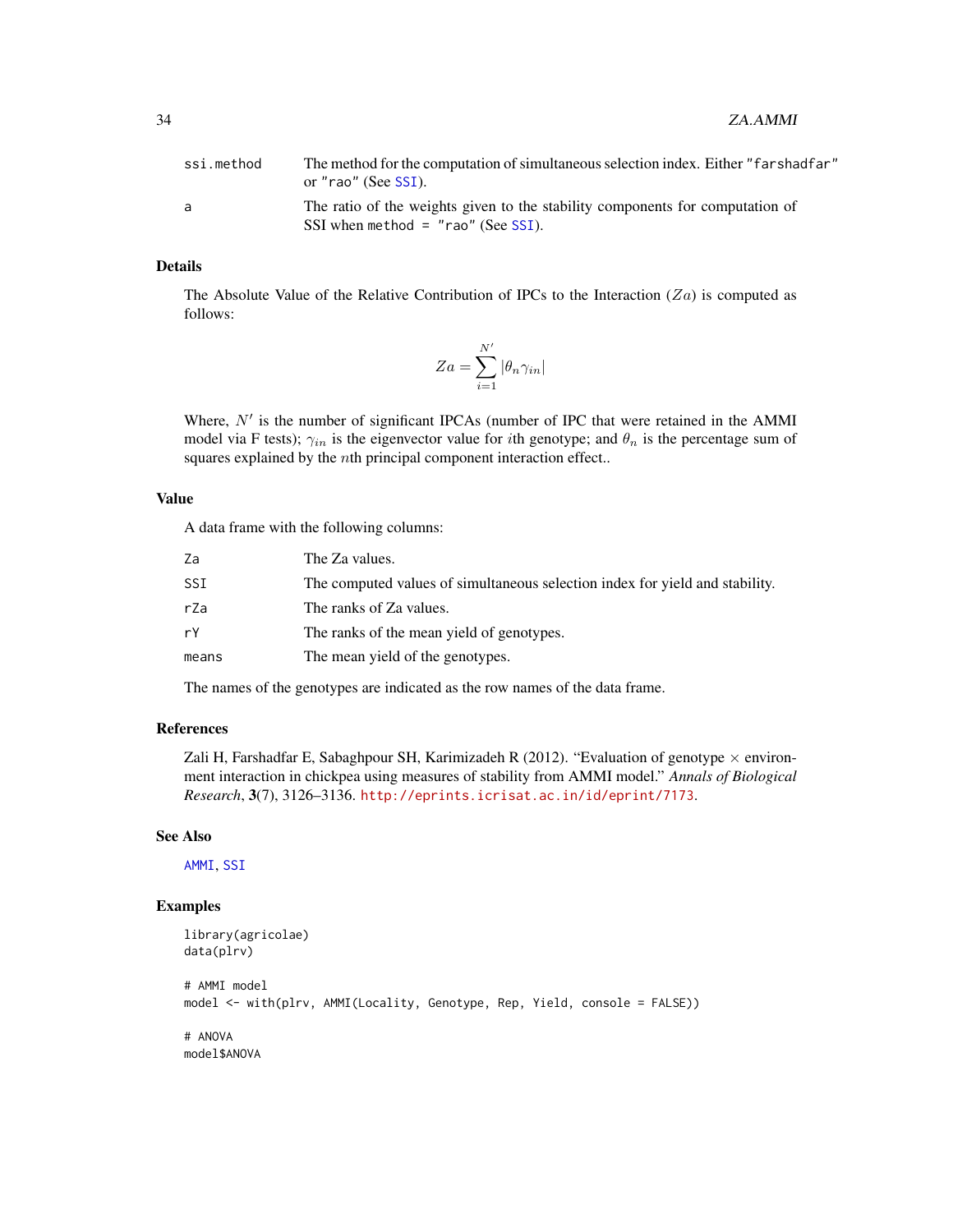#### za.*AMMI* 35

```
# IPC F test
model$analysis
# Mean yield and IPC scores
model$biplot
# G*E matrix (deviations from mean)
array(model$genXenv, dim(model$genXenv), dimnames(model$genXenv))
# With default n (N') and default ssi.method (farshadfar)
ZA.AMMI(model)
# With n = 4 and default ssi.method (farshadfar)
ZA.AMMI(model, n = 4)
# With default n (N') and ssi.method = "rao"
ZA.AMMI(model, ssi.method = "rao")
# Changing the ratio of weights for Rao's SSI
ZA.AMMI(model, ssi.method = "rao", a = 0.43)
```